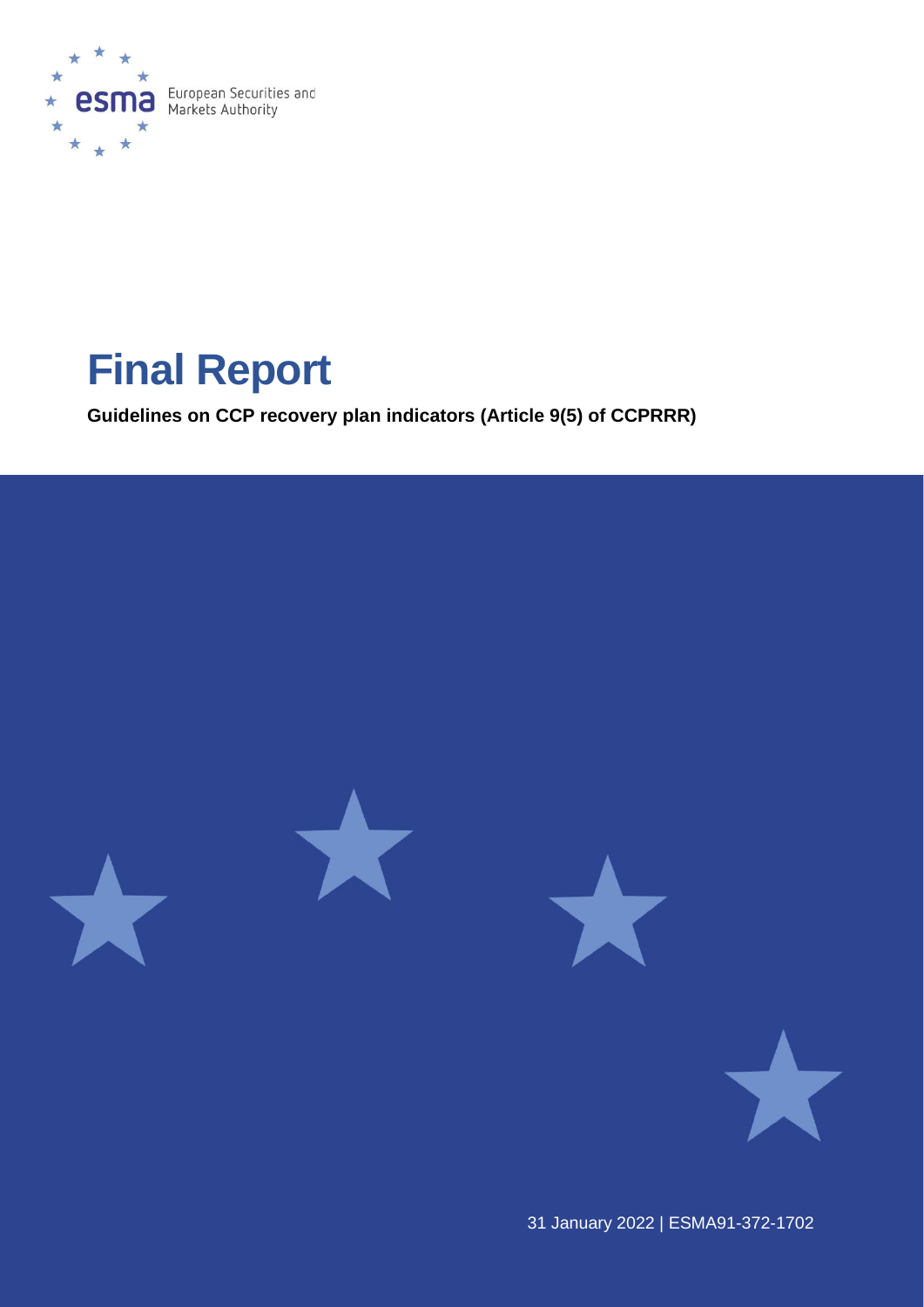

# **Table of Contents**

| 1 |     |       |                                                                      |  |
|---|-----|-------|----------------------------------------------------------------------|--|
| 2 |     |       |                                                                      |  |
| 3 |     |       |                                                                      |  |
| 4 |     |       |                                                                      |  |
|   | 4.1 |       |                                                                      |  |
|   |     | 4.1.1 |                                                                      |  |
|   |     | 4.1.2 |                                                                      |  |
|   |     | 4.1.3 |                                                                      |  |
|   | 4.2 |       |                                                                      |  |
|   |     | 4.2.1 | Consultation Paper (and accompanying draft Guidelines) 10            |  |
|   |     | 4.2.2 |                                                                      |  |
|   |     | 4.2.3 |                                                                      |  |
|   | 4.3 |       |                                                                      |  |
|   |     | 4.3.1 | Consultation Paper (and accompanying draft Guidelines) 14            |  |
|   |     | 4.3.2 |                                                                      |  |
|   |     | 4.3.3 |                                                                      |  |
|   | 4.4 |       |                                                                      |  |
|   |     | 4.4.1 | Consultation Paper (and accompanying draft Guidelines) 15            |  |
|   |     | 4.4.2 |                                                                      |  |
|   |     | 4.4.3 |                                                                      |  |
|   | 4.5 |       |                                                                      |  |
|   |     | 4.5.1 |                                                                      |  |
|   |     | 4.5.2 |                                                                      |  |
|   | 4.6 |       |                                                                      |  |
|   |     | 4.6.1 | Consultation Paper (and accompanying draft Guidelines) 16            |  |
|   |     | 4.6.2 |                                                                      |  |
|   |     | 4.6.3 |                                                                      |  |
| 5 |     |       |                                                                      |  |
|   |     |       |                                                                      |  |
|   |     |       |                                                                      |  |
|   |     |       | Annex III: Advice of the Securities and Markets Stakeholder Group 22 |  |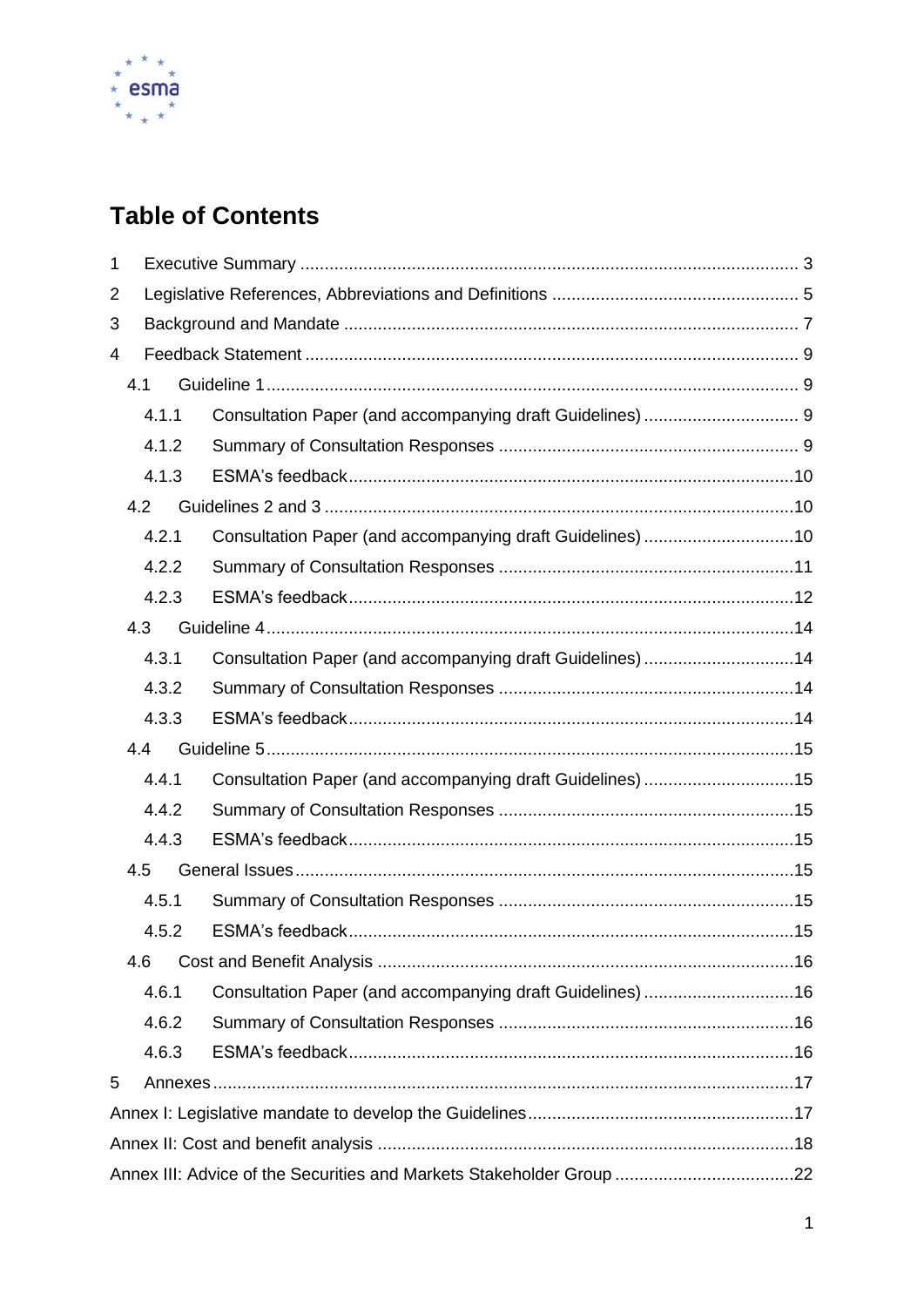

| 5.1 Guideline 1: Non-automaticity of CCP recovery plan indicators30                        |  |
|--------------------------------------------------------------------------------------------|--|
|                                                                                            |  |
|                                                                                            |  |
| 5.4 Guideline 4: Integration of the CCP recovery plan indicators with the CCP's monitoring |  |
|                                                                                            |  |
|                                                                                            |  |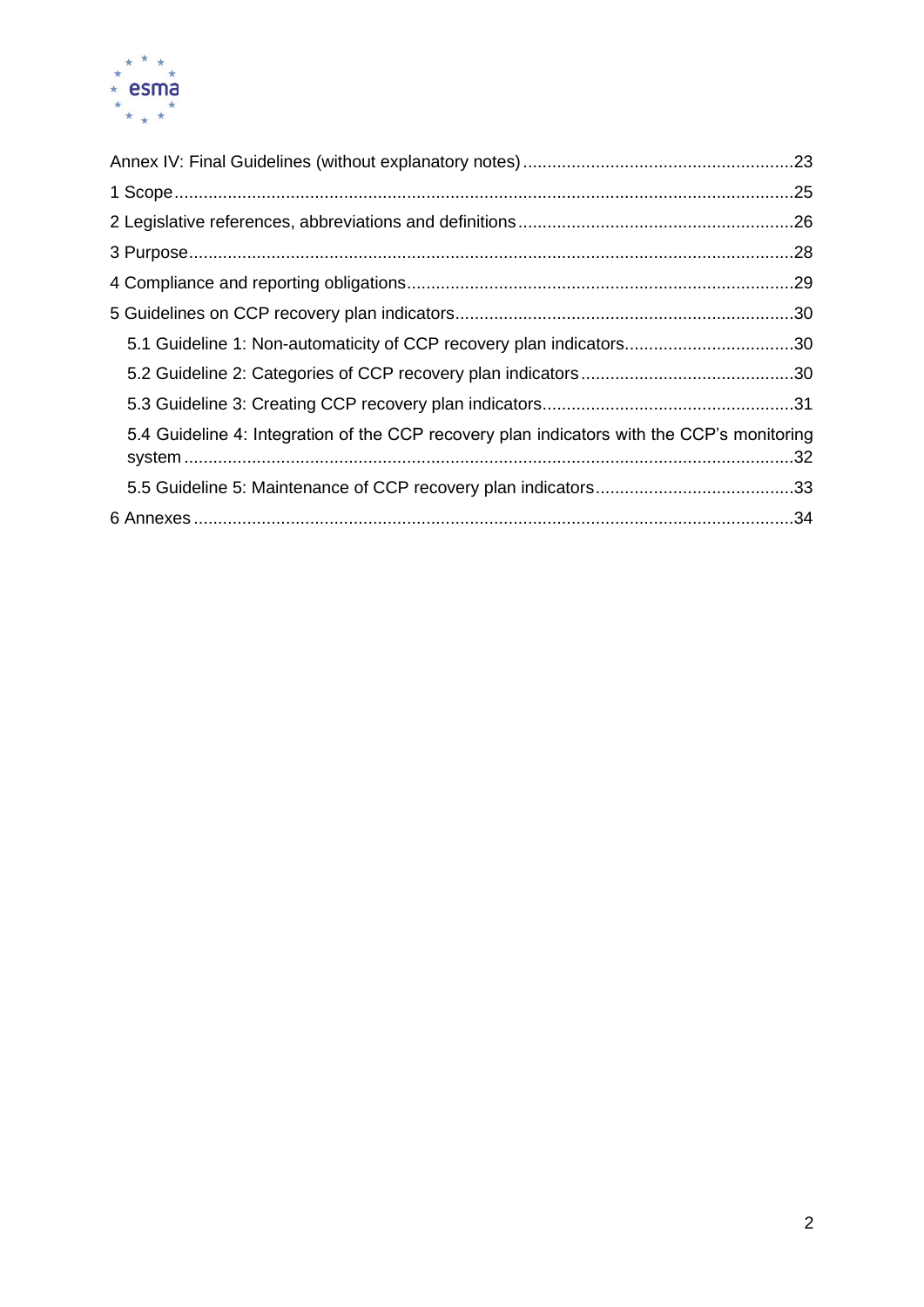

# <span id="page-3-0"></span>**1 Executive Summary**

### **Reasons for publication**

Article 9(1) of Regulation (EU) 2021/23 ('CCPRRR') sets out an obligation for central counterparties (CCPs) to draw up and maintain a recovery plan providing for measures to be taken in the case of both default and non-default events and combinations of both, in order to restore their financial soundness, without any extraordinary public financial support, and allow them to continue to provide critical functions following a significant deterioration of their financial situation or a risk of breaching their capital and prudential requirements under Regulation (EU) No 648/2012 ('EMIR').

Article 10(2) of CCPRRR then sets out an obligation for the CCP's competent authority to review the recovery plan and assess the extent to which it satisfies the requirements set out in Article 9 of CCPRRR, in coordination with the supervisory college in accordance with the procedure in Article 11 of CCPRRR.

Article 9(3) of CCPRRR further stipulates that the recovery plan shall include a framework of indicators based on the risk profile of the CCP, that identify the circumstances under which measures in the recovery plan are to be taken. The indicators may be of either a qualitative or a quantitative nature relating to the financial soundness and operational viability of the CCP and should enable recovery measures to be taken early enough to provide sufficient time for the plan to be implemented.

ESMA is mandated in Article 9(5) of CCPRRR, in cooperation with the European Systemic Risk Board (ESRB), to issue guidelines in accordance with Article 16 of Regulation (EU) No 1095/2010 ('ESMA Regulation') to specify the minimum list of qualitative and quantitative indicators referred to in Article 9(3) of CCPRRR (the 'Guidelines').

ESMA published the Consultation Paper with its draft Guidelines under Article 9(5) of CCPRRR on 12 July 2021. The consultation ended on 20 September 2021. ESMA received 8 responses. ESMA also held a public hearing on the Consultation Paper (along with other consultation papers issued by ESMA under CCPRRR) on 14 September 2021.

This Final Report provides the final Guidelines on the minimum list of qualitative and quantitative indicators referred to in Article 9(3) of CCPRRR ('recovery plan indicators').

In accordance with Article 9(5) of CCPRRR, ESMA has cooperated with the ESRB in finalising these Guidelines. ESMA also sought advice from the Securities and Markets Stakeholder Group. The Final Report (and the accompanying final Guidelines) also take into account the feedback provided by the respondents to the consultation.

### **Contents**

Sections 2 and 3 set out the definitions, background and mandate for the Guidelines.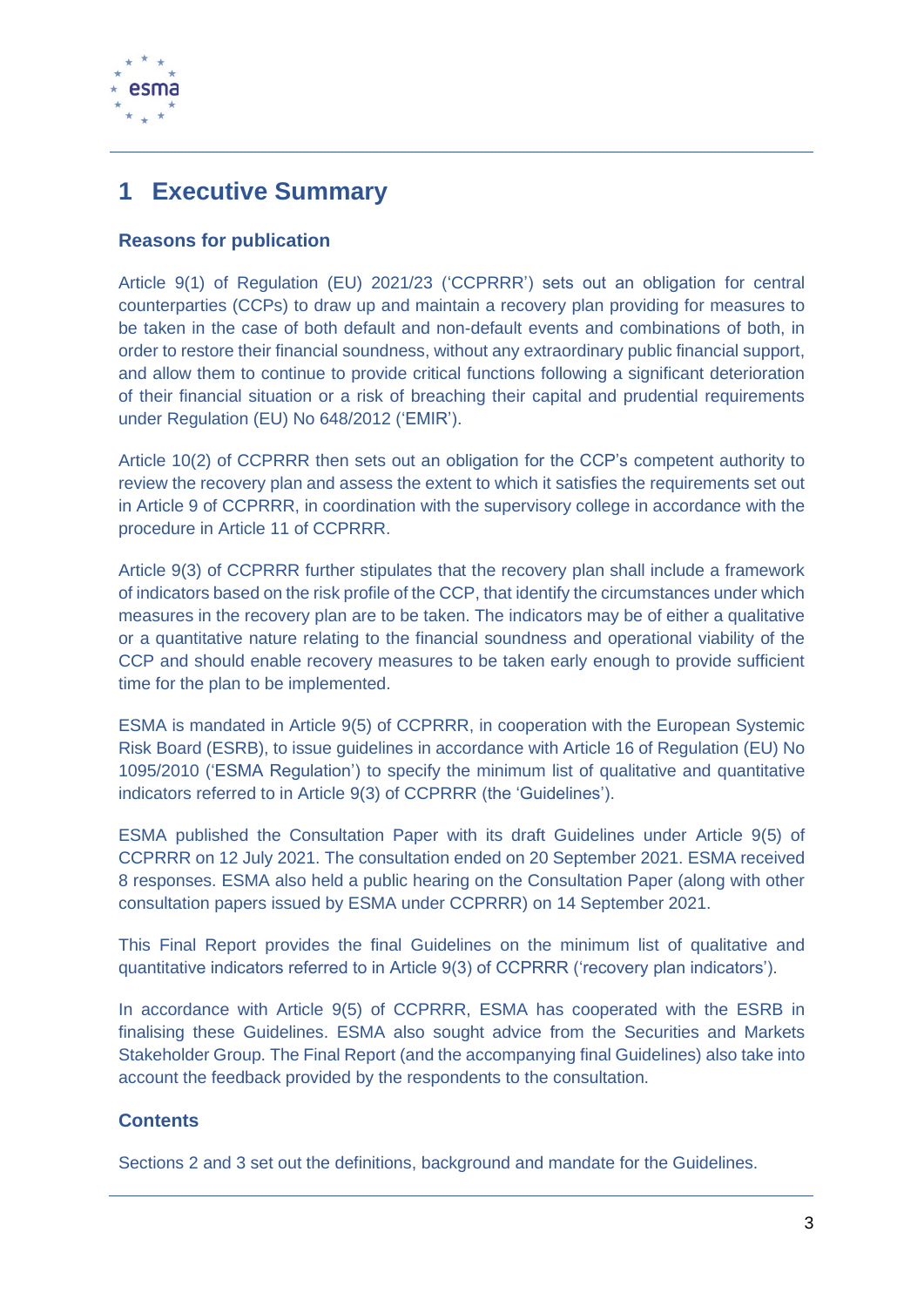

Section 4 provides the feedback statement. This Section presents the comments received from respondents to the consultation as well as the rationale for the decisions that have been made by ESMA on whether and how to introduce some changes to the draft Guidelines that ESMA consulted on.

Finally, Section 5 contains all relevant annexes. Annex I sets out the legislative mandate for developing the Guidelines. Annex II includes the cost and benefit analysis for the Guidelines. Annex III provides the advice of the Securities and Markets Stakeholder Group. Annex IV contains the final Guidelines.

### **Next Steps**

These Guidelines have now been published.

Pursuant to Article 16(3) of ESMA Regulation, competent authorities must inform ESMA of whether they (i) comply, (ii) do not comply but intend to comply, or (iii) do not comply and do not intend to comply with these Guidelines. In case of non-compliance, competent authorities must state their reasons for non-compliance, within two months from the date of publication of the Guidelines on ESMA's website in all EU official languages of their reasons for not complying with the Guidelines.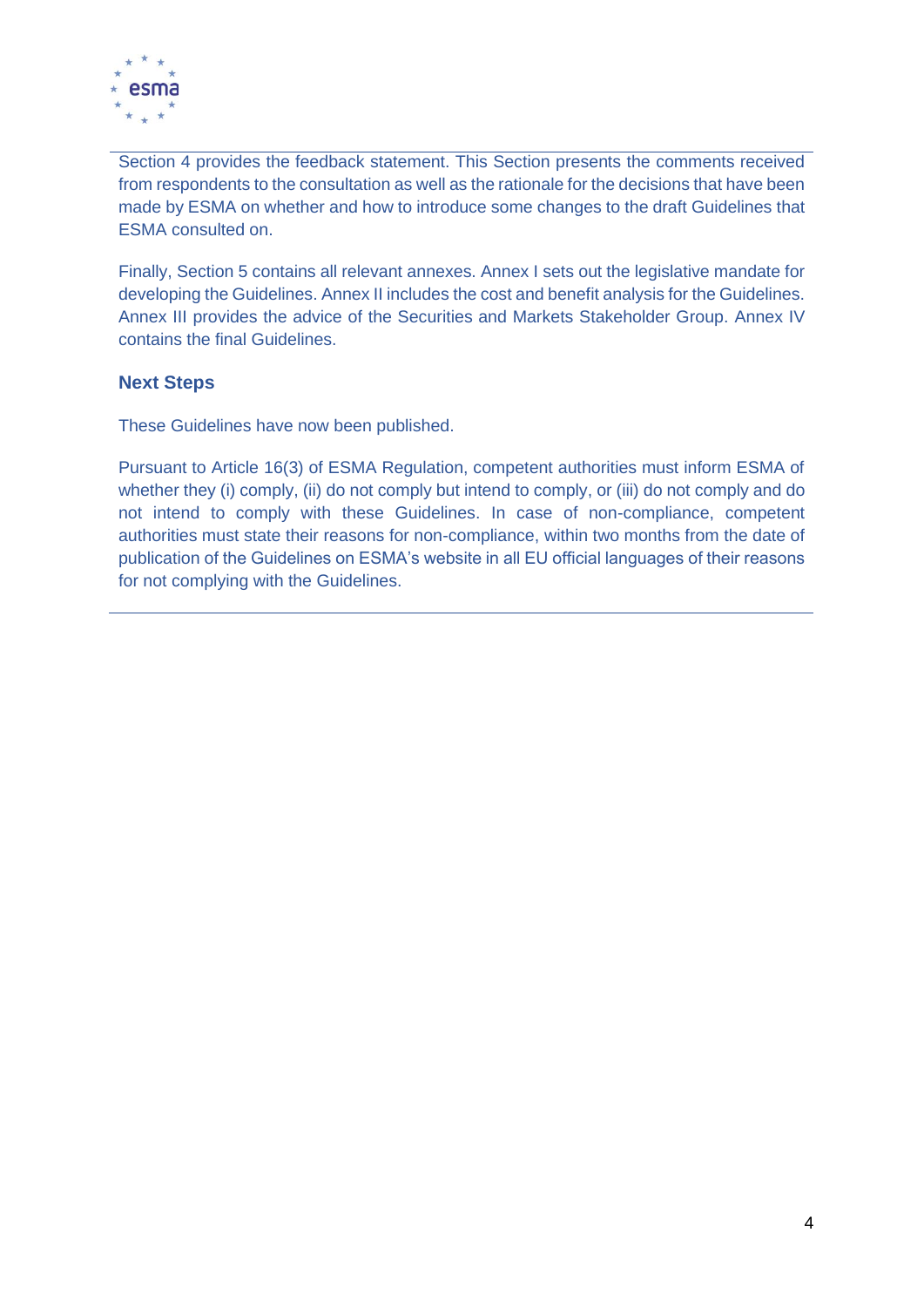

# <span id="page-5-0"></span>**2 Legislative References, Abbreviations and Definitions**

The following legislative references are used in this Final Report:

| <b>BRRD</b>                             | Directive 2014/59/EU of the European Parliament and of the<br>Council of 15 May 2014 establishing a framework for the<br>recovery and resolution of credit institutions and investment<br>firms and amending Council Directive 82/891/EEC, and<br>2001/24/EC,<br>2002/47/EC,<br><b>Directives</b><br>2004/25/EC,<br>2005/56/EC, 2007/36/EC, 2011/35/EU, 2012/30/EU and<br>2013/36/EU, and Regulations (EU) No 1093/2010 and (EU)<br>No 648/2012, of the European Parliament and of the Council <sup>1</sup> |
|-----------------------------------------|-------------------------------------------------------------------------------------------------------------------------------------------------------------------------------------------------------------------------------------------------------------------------------------------------------------------------------------------------------------------------------------------------------------------------------------------------------------------------------------------------------------|
| <b>CCPRRR</b>                           | Regulation (EU) 2021/23 of the European Parliament and of<br>the Council of 16 December 2020 on a framework for the<br>recovery and resolution of central counterparties and<br>amending Regulations (EU) No 1095/2010, (EU) No<br>648/2012, (EU) No 600/2014, (EU) No 806/2014 and (EU)<br>2015/2365 and Directives 2002/47/EC, 2004/25/EC,<br>2007/36/EC, 2014/59/EU and (EU) 2017/1132 <sup>2</sup>                                                                                                      |
| <b>EMIR</b>                             | Regulation (EU) 648/2012 of 4 July 2012 of the European<br>Parliament and Council on OTC derivatives, central<br>counterparties and trade repositories <sup>3</sup>                                                                                                                                                                                                                                                                                                                                         |
| <b>ESMA Regulation</b>                  | Regulation (EU) No 1095/2010 of the European Parliament<br>and of the Council of 24 November 2010 establishing a<br>European Supervisory Authority (European Securities and<br>Markets Authority), amending Decision No 716/2009/EC and<br>repealing Commission Decision 2009/77/EC <sup>4</sup>                                                                                                                                                                                                            |
| <b>Delegated Regulation</b><br>152/2013 | Commission Delegated Regulation (EU) No 152/2013 of 19<br>December 2012 on capital requirements for central<br>counterparties <sup>5</sup>                                                                                                                                                                                                                                                                                                                                                                  |
| <b>Delegated Regulation</b><br>153/2013 | Commission Delegated Regulation (EU) No 153/2013 of 19<br>December 2012 on requirements for central counterparties <sup>6</sup>                                                                                                                                                                                                                                                                                                                                                                             |

<sup>1</sup> OJ L 173, 12.6.2014, p. 190–348

<sup>2</sup> OJ L 22, 22.1.2021, p. 1–102

<sup>3</sup> OJ L 201, 27.7.2012, p.1

<sup>4</sup> OJ L 331, 15.12.2010, p. 84 <sup>5</sup> OJ L 52, 23.2.2013, p. 37

<sup>6</sup> OJ L 52, 23.2.2013, p. 41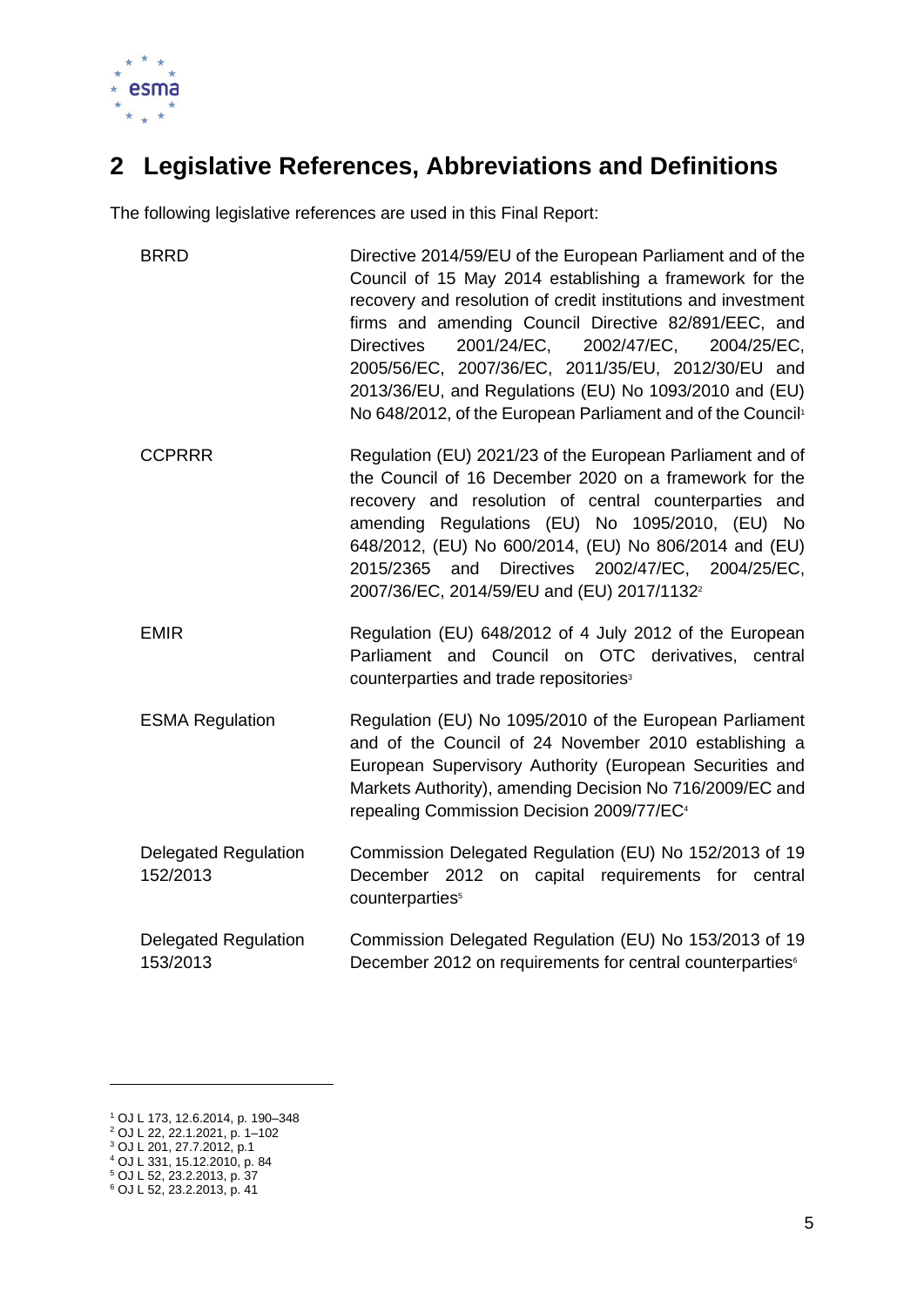

The following abbreviations are used in this Final Report:

| <i>BAU</i>  | Business as Usual                         |
|-------------|-------------------------------------------|
| <b>CCP</b>  | <b>Central Counterparty</b>               |
| СP          | <b>Consultation Paper</b>                 |
| <b>EC</b>   | European Commission                       |
| EEA         | European Economic Area                    |
| <b>ESFS</b> | European System of Financial Supervision  |
| ESMA        | European Securities and Markets Authority |
| ESRB        | European Systemic Risk Board              |
| EU          | <b>European Union</b>                     |

Unless otherwise specified, the terms used in this Final Report have the same meaning as in CCPRRR, EMIR and the Delegated Regulations 152/2013 and 153/2013.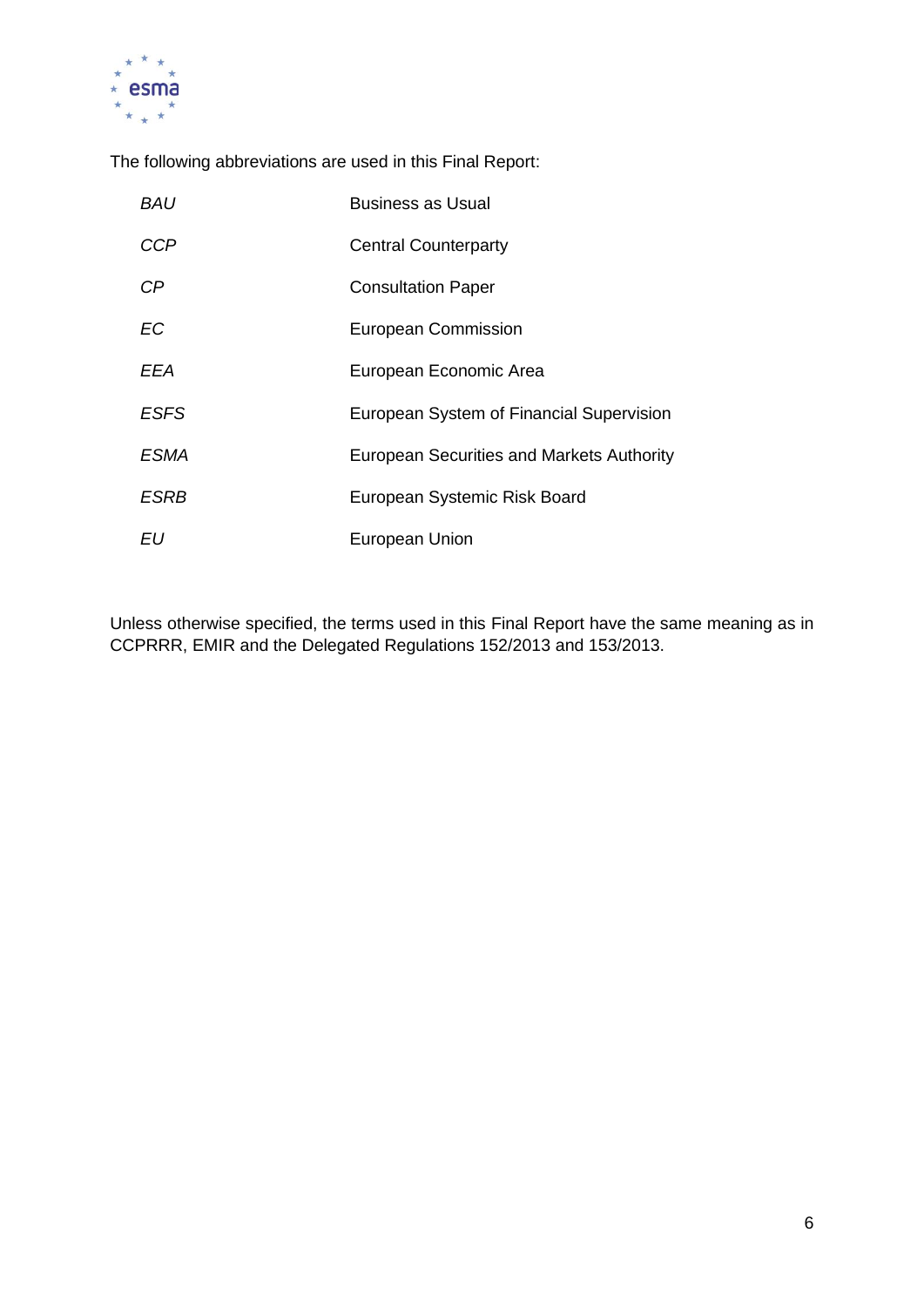

## <span id="page-7-0"></span>**3 Background and Mandate**

- 1. ESMA is mandated to foster sound and effective supervision and to drive supervisory convergence across the EU under its founding regulation (ESMA Regulation).
- 2. CCPRRR was published in the Official Journal on 22 January 2021 and entered into force on 12 February 2021. CCPRRR puts into place a recovery and resolution framework for CCPs which are systemically important for the financial system. This aims at ensuring that the critical functions of CCPs are preserved while maintaining financial stability and helping to avoid the costs associated with the restructuring and the resolution of failing CCPs from falling on taxpayers. CCPRRR therefore establishes a minimum standard as regards the information to be included in recovery plans to ensure that all CCPs have sufficiently detailed recovery plans should they face financial distress.
- 3. As regards recovery planning, Article 9(1) of CCPRRR places an obligation on CCPs to draw up and maintain a recovery plan providing for measures to be taken in the case of both default and non-default events and combinations of both, in order to restore their financial soundness, without any extraordinary public financial support, and allow them to continue to provide critical functions following a significant deterioration of their financial situation or a risk of breaching their capital and prudential requirements under EMIR.
- 4. Article 10(2) of CCPRRR then sets out an obligation for the CCP's competent authority to review the recovery plan and assess the extent to which it satisfies the requirements set out in Article 9 of CCPRRR within six months of the submission of the plan and in coordination with the supervisory college in accordance with the procedure set out in Article 11 of CCPRRR.
- 5. Article 9(3) of CCPRRR further stipulates that the recovery plan shall include a framework of indicators based on the risk profile of the CCP, that identifies the circumstances under which measures in the recovery plan are to be taken. The indicators may be of either a qualitative or a quantitative nature relating to the financial soundness and operational viability of the CCP and should enable recovery measures to be taken early enough to provide sufficient time for the plan to be implemented. Furthermore, recovery plans are to be drawn up in accordance with Section A of the Annex of CCPRRR, which includes the requirement for the CCP to have a framework of quantitative and qualitative indicators which identifies the points at which appropriate actions referred to in the plan may be taken (point (19)). In addition, Article 9(4) of CCPRRR requires CCPs to put in place appropriate arrangements for the regular monitoring of the indicators and to report to their competent authorities on the outcome of that monitoring.
- 6. Recital (19) of CCPRRR further clarifies that CCPs should be required to draw up and regularly review and update their recovery plans. The recovery phase in that context should start when there is a significant deterioration in the CCP's financial situation or risk of breach of its capital and prudential requirements under EMIR that could lead to the infringement of its authorisation requirements that would justify the withdrawal of its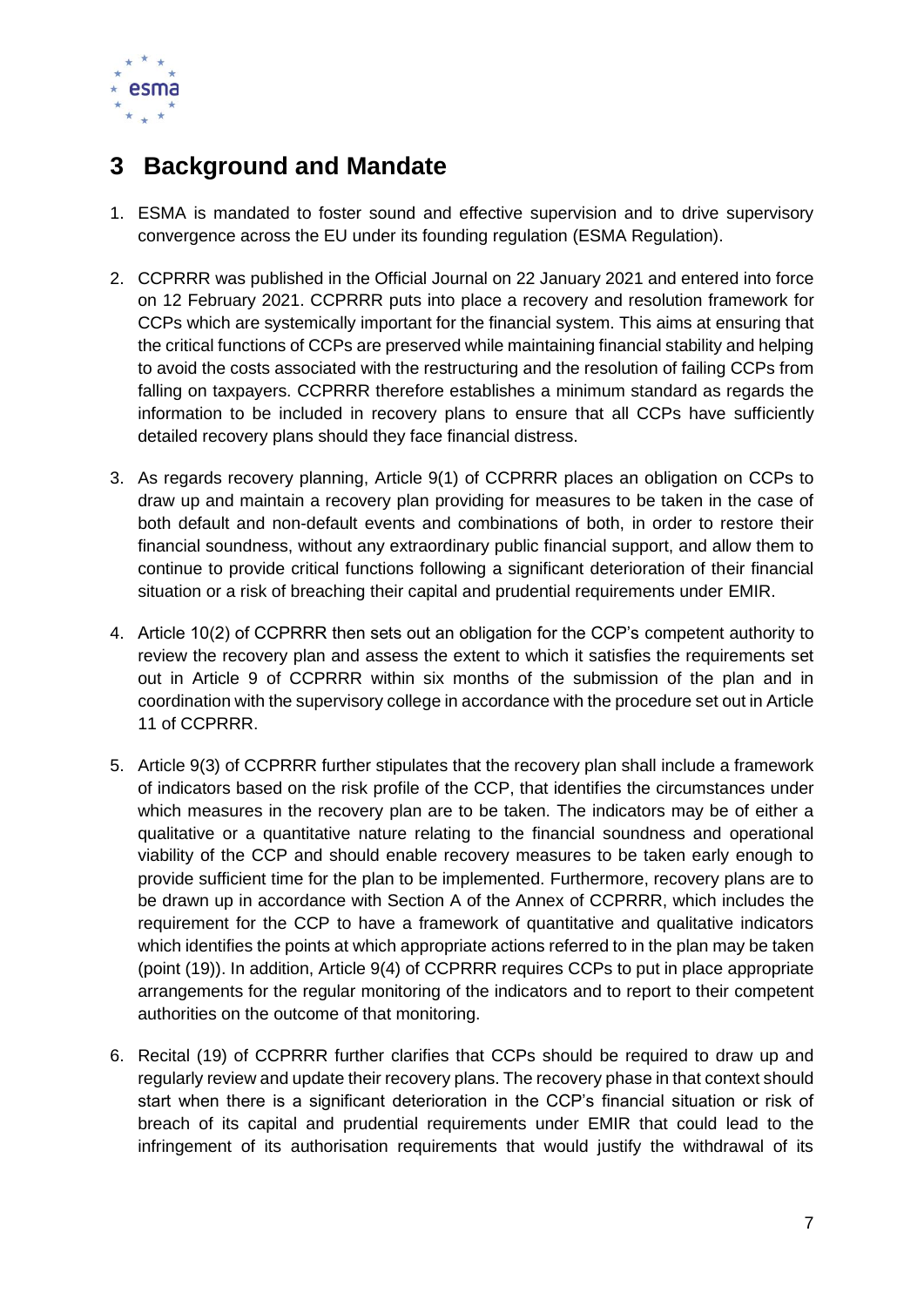

authorisation pursuant to EMIR. This should be indicated with reference to a framework of qualitative or quantitative indicators included in the recovery plan.

- 7. CCPRRR contains various tasks ascribed to ESMA. In particular, Article 9(5) of CCPRRR contains a mandate for ESMA, in cooperation with the ESRB, by 12 February 2022 to issue guidelines in accordance with Article 16 of the ESMA Regulation to specify the minimum list of qualitative and quantitative indicators referred to in Article 9(3) of CCPRRR.
- 8. The objective of these Guidelines is therefore specifying the minimum list of qualitative and quantitative indicators to be included in CCP recovery plans. Such indicators shall then be assessed by the competent authorities as part of their assessment of recovery plans as stipulated in and in accordance with Article 10 of CCPRRR.

#### Recital (19)

(19) CCPs should be required to draw up and regularly review and update their recovery plans. The recovery phase in that context should start when there is a significant deterioration in the CCP's financial situation or risk of breach of its capital and prudential requirements under Regulation (EU) No 648/2012 that could lead to the infringement of its authorisation requirements that would justify the withdrawal of its authorisation pursuant to Regulation (EU) No 648/2012. This should be indicated with reference to a framework of qualitative or quantitative indicators included in the recovery plan.

Article 9(1)

1. CCPs shall draw up and maintain a recovery plan providing for measures to be taken in the case of both default and non-default events and combinations of both, in order to restore their financial soundness, without any extraordinary public financial support, and allow them to continue to provide critical functions following a significant deterioration of their financial situation or a risk of breaching their capital and prudential requirements under Regulation (EU) No 648/2012.

#### Article 9(3)

3. The recovery plan shall include a framework of indicators based on the risk profile of the CCP, that identify the circumstances under which measures in the recovery plan are to be taken. The indicators may be of either a qualitative or a quantitative nature relating to the financial soundness and operational viability of the CCP and should enable recovery measures to be taken early enough to provide sufficient time for the plan to be implemented.

Article 9(5)

5. ESMA shall, in cooperation with the ESRB, by 12 February 2022, issue guidelines in accordance with Article 16 of Regulation (EU) No 1095/2010 to specify the minimum list of qualitative and quantitative indicators referred to in paragraph 3 of this Article.

9. Drafting a recovery plan is an obligation of CCPs undertaken prior to a crisis in order to assess the potential options that a CCP could itself implement to restore its financial soundness and operational viability should the CCP come under severe stress. The purpose of preparing a set of recovery plan indicators is to define a set of individual "triggers" that can be used by each CCP to define the moments at which it has to start considering and decide whether to take action under its recovery plan and to determine which particular measures contained in the recovery plan may be taken (in accordance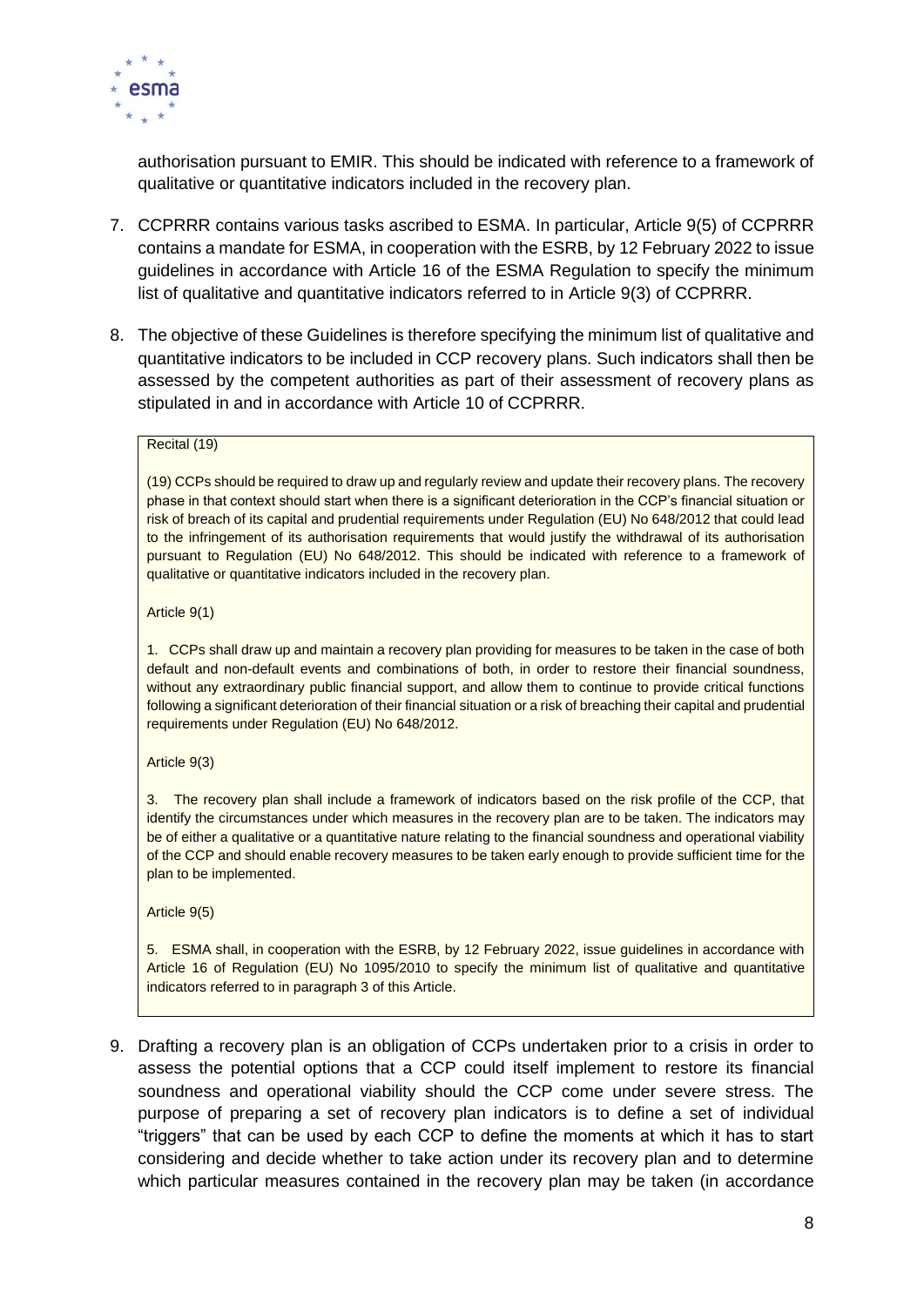

with the conditions and requirements set out in CCPRRR). Therefore, CCP recovery plan indicators should not be understood as elements that generate automatic responses.

- 10. On 12 July 2021, ESMA launched a public consultation on the draft Guidelines on recovery plan indicators with the deadline for consultation responses on 20 September 2021.
- 11. In the CP, ESMA proposed five Guidelines that should be followed by CCPs when designing and maintaining their framework of recovery plan indicators. In order to establish and maintain the minimum list of indicators, it was proposed that a CCP considers all the Guidelines as they cover different aspects of the process of designing and maintaining the suitable indicators for the CCP, for example, the objectives thereof; the different categories of indicators; how to create indicators suitable for the CCP; and how to integrate the indicators with the CCP's monitoring system in order to ensure that the indicators reflect the risk profile of the CCP, are set at an appropriate level and are overall effective.
- 12. The public consultation aimed at receiving stakeholders' feedback on a list of questions and on the draft Guidelines. ESMA received 8 responses to the consultation. All respondents were either CCPs/associations representing CCPs or associations representing clearing members. This Final Report, and the accompanying final Guidelines, take into account the feedback provided by the respondents to the public consultation.
- 13. In accordance with Article 9(5) of EMIR, ESMA has cooperated with, and taken into account the feedback of, the ESRB in finalising these Guidelines. ESMA has also sought advice from the Securities and Markets Stakeholder Group.

## <span id="page-9-0"></span>**4 Feedback Statement**

## <span id="page-9-1"></span>**4.1 Guideline 1**

- <span id="page-9-2"></span>4.1.1 Consultation Paper (and accompanying draft Guidelines)
- 14. In the draft Guideline (Guideline 1) presented in the CP, ESMA provided the objectives of the framework of CCP recovery plan indicators. Among other things, the Guideline provided that the CCP recovery plan indicators should not be understood as elements that generate automatic responses. Instead, the setting-off of a recovery plan indicator should be an event requiring attention by senior management or the Board of the CCP so that they, on a case by case basis, can start to consider and decide whether to take action under the CCP's recovery plan, and determine which particular recovery measures may be taken, in accordance with the conditions and requirements set out in CCPRRR.

### <span id="page-9-3"></span>4.1.2 Summary of Consultation Responses

15. Three respondents expressed an explicit support for the overarching principles and objectives of the draft Guidelines as proposed by the draft Guideline 1. One respondent disagreed with the proposed principles and objectives.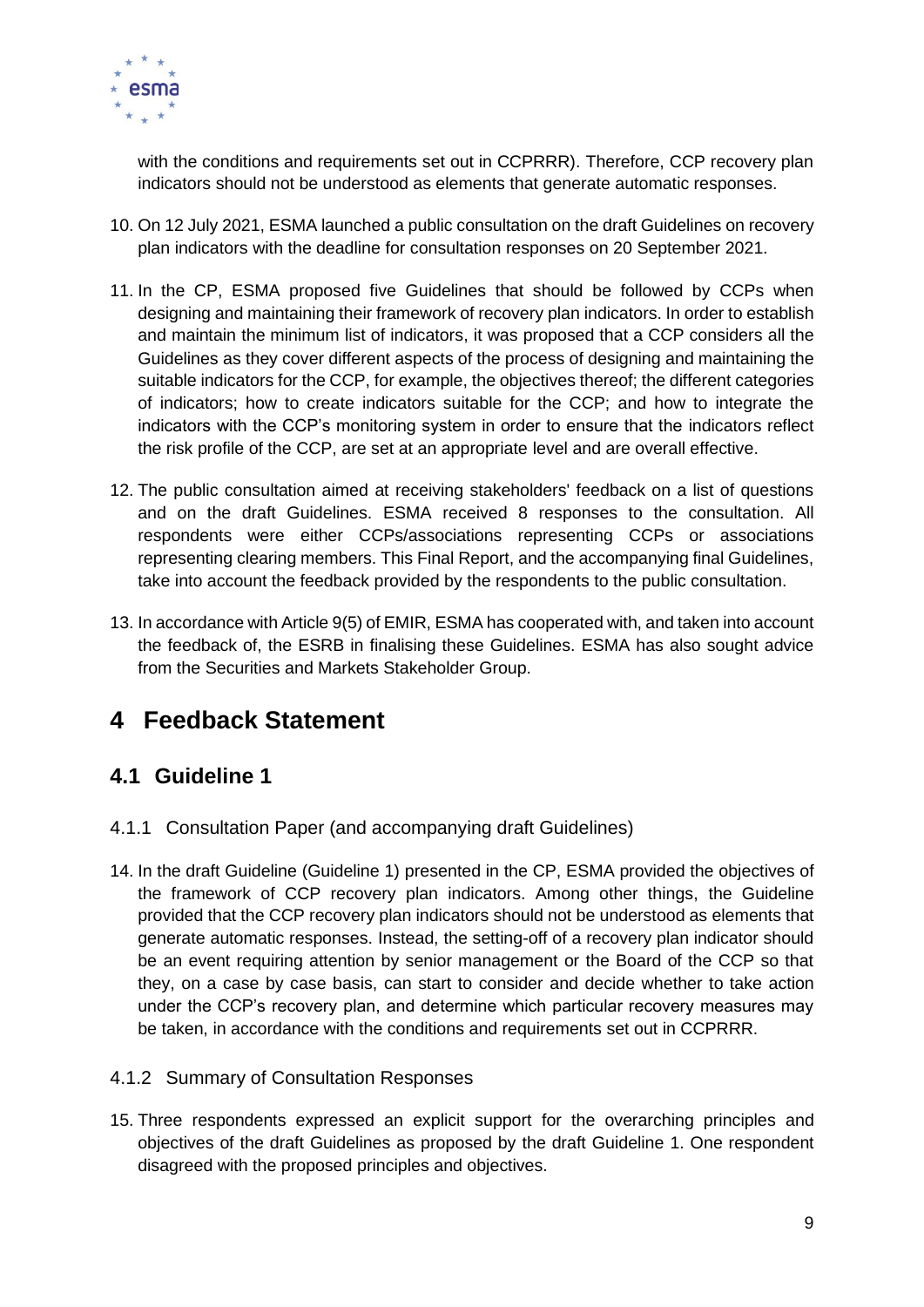

16. In addition, one respondent cautioned against any automatic effect between recovery plan indicators and recovery measures arguing that indicators just allow for assessing the underlying situation, and should not be seen as a trigger to take recovery actions but rather as the signal that an analysis should be done to determine what actions should be taken, if any.

### <span id="page-10-0"></span>4.1.3 ESMA's feedback

- 17. ESMA would like to highlight that the draft Guideline 1 explicitly mentioned that recovery plan indicators are not automatic and that a case by case analysis should take place on whether to take action and determine which particular recovery measures may be taken where a recovery plan indicator is set off. ESMA would like to reiterate that the proposed Guideline 1 *in fine* explicitly clarified that the CCP recovery plan indicators should not be understood as elements that generate automatic responses. Therefore, in this regard ESMA does not propose to make any change to the final Guideline 1.
- 18. Regarding the other overarching principles explained in the draft Guideline 1, upon further reflection, ESMA is of the view that these principles are already explicitly set out directly in CCPRRR, and, therefore, it is not necessary to repeat them in these Guidelines. Consequently, they have not been included in the final Guideline 1.

## <span id="page-10-1"></span>**4.2 Guidelines 2 and 3**

- <span id="page-10-2"></span>4.2.1 Consultation Paper (and accompanying draft Guidelines)
- 19. In the draft Guidelines (Guidelines 2 and 3) presented in the CP, ESMA proposed three categories of recovery plan indicators: a) '*indicators that provide early warning for recovery actions*'; b) '*indicators that signal the move from Business as Usual risk management to the recovery phase*'; c) '*indicators that signal the usage of specific recovery measures'*.
- 20. As regards the category (a) indicators, ESMA proposed that they should be calibrated and set in such a way that they would be triggered with some time in advance before (but with a high probability of) the CCP's entry into a recovery phase, so as to provide sufficient time to start the governance process, notify senior management or the board of the CCP, perform an assessment of the situation and notify the competent authority with an adequate degree of anticipation before applying recovery measures.
- 21. As regards the category (b) indicators, ESMA proposed that they would be the threshold that separates BAU risk management from the recovery phase (without any automaticity regarding recovery measures as explained in the draft Guideline 1).
- 22. ESMA further proposed that a CCP links each of their recovery plans scenarios with at least: a) one indicator that provides early warning for recovery actions; and b) one indicator that signals the move from BAU risk management to the recovery phase. A list of proposed indicators (for these two categories of indicators) was provided for each type of scenario.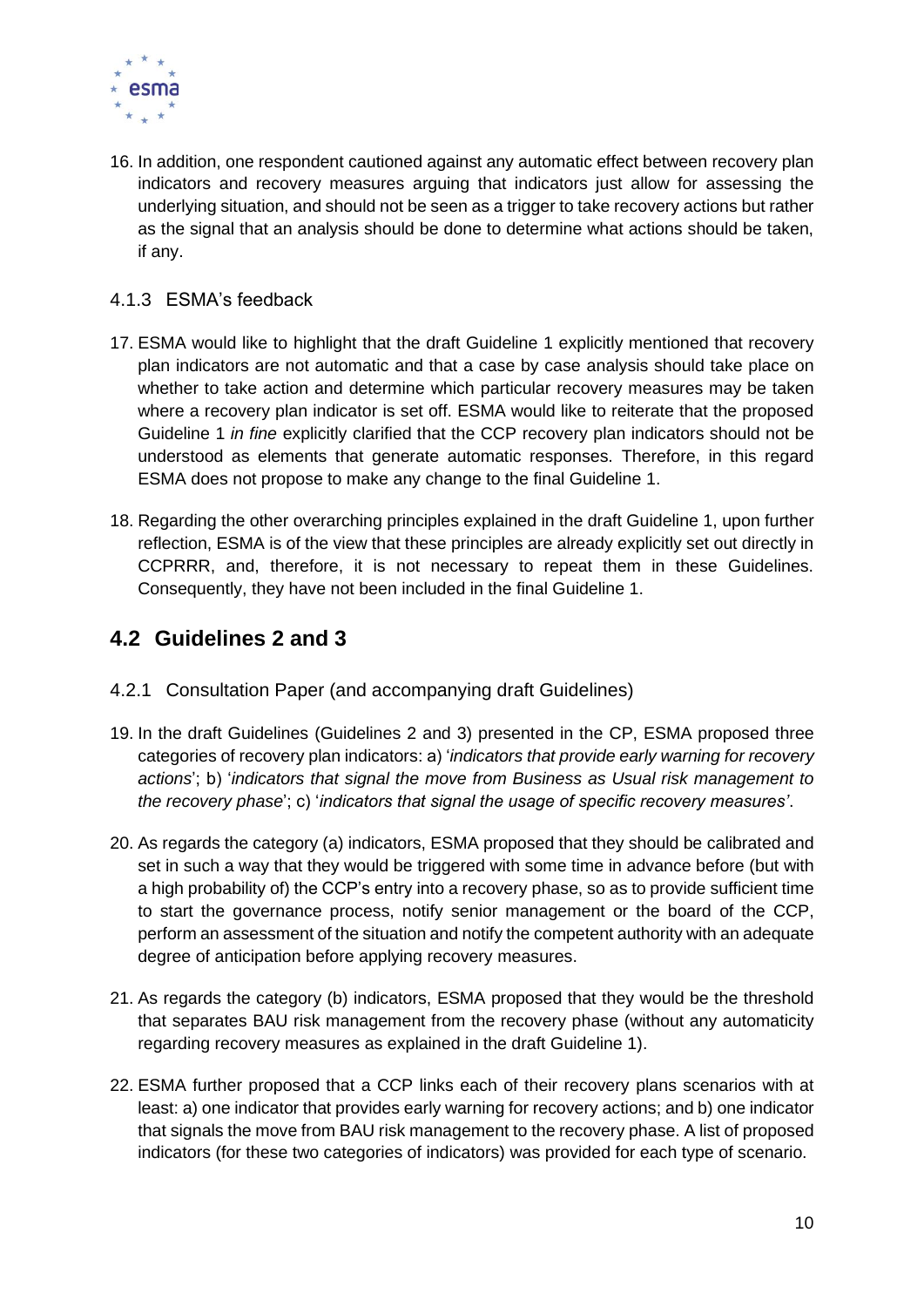

- 23. As regards the category (c) indicators, the CP explained that they are different to the categories (a) and (b) as they are not linked to or based on the indicators' position in the recovery plan or the degree of deterioration of the financial or operational situation of the CCP. Instead, these indicators are linked to specific measures contained in the CCP's recovery plan. The objective of these indicators would therefore be to provide information of the specific circumstances or thresholds that would trigger the use of a specific recovery measure, following the activation of its recovery plan by a CCP, where there are multiple measures assigned to a single recovery plan scenario (without any automaticity as explained in the draft Guideline 1). In other words, a specific recovery measure is linked to the existence of specific circumstances or consequences and the indicator would signal that those circumstances arise. As such, these indicators would guide the decision-making process and aid the CCP with choosing the appropriate measure for the given situation (while keeping the necessary flexibility to use whichever measure is eventually determined as the most suitable one, subject to the conditions and requirements stipulated in CCPRRR). With respect to this category, ESMA proposed several options for how to create these indicators.
- <span id="page-11-0"></span>4.2.2 Summary of Consultation Responses
- 24. Several respondents supported or agreed in principle with the identification of three broad categories of recovery plan indicators. One respondent explicitly disagreed with the identification of the three categories.
- 25. Several respondents argued that the minimum recovery plan indicators' framework proposed by ESMA is too prescriptive and granular and advocated for less granularity and more flexibility for a CCP to identify recovery plan indicators and determine how they fit to the CCP's recovery plan on the basis of the CCP's risk profile and taking account of proportionality. Two other respondents agreed on the proposed level of granularity.
- 26. Some respondents invited ESMA to take into account the already established recovery indicator framework under BRRD.
- 27. Two respondents expressed their disagreement with the proposal to link each recovery plan scenario with a specific indicator while two other respondents have expressed their support to such proposal. One respondent expressed concerns about how this proposal would be implemented in practice while suggesting that it would be more useful if CCPs were asked to create a comprehensive framework of indicators.
- 28. Regarding the category (a) indicators, one respondent questioned whether they are within the mandate. Some respondents also proposed that this category of indicators should be either optional or more flexibility should be given to CCPs to create these indicators. Some respondents noted the potential overlap between the category (a) indicators and BAU early warning indicators, and stressed the need for clarity between phase 0 and phase 1 (as described in the CP). In addition, some respondents pointed out a potential overalp between the category (a) indicators and category (b) indicators.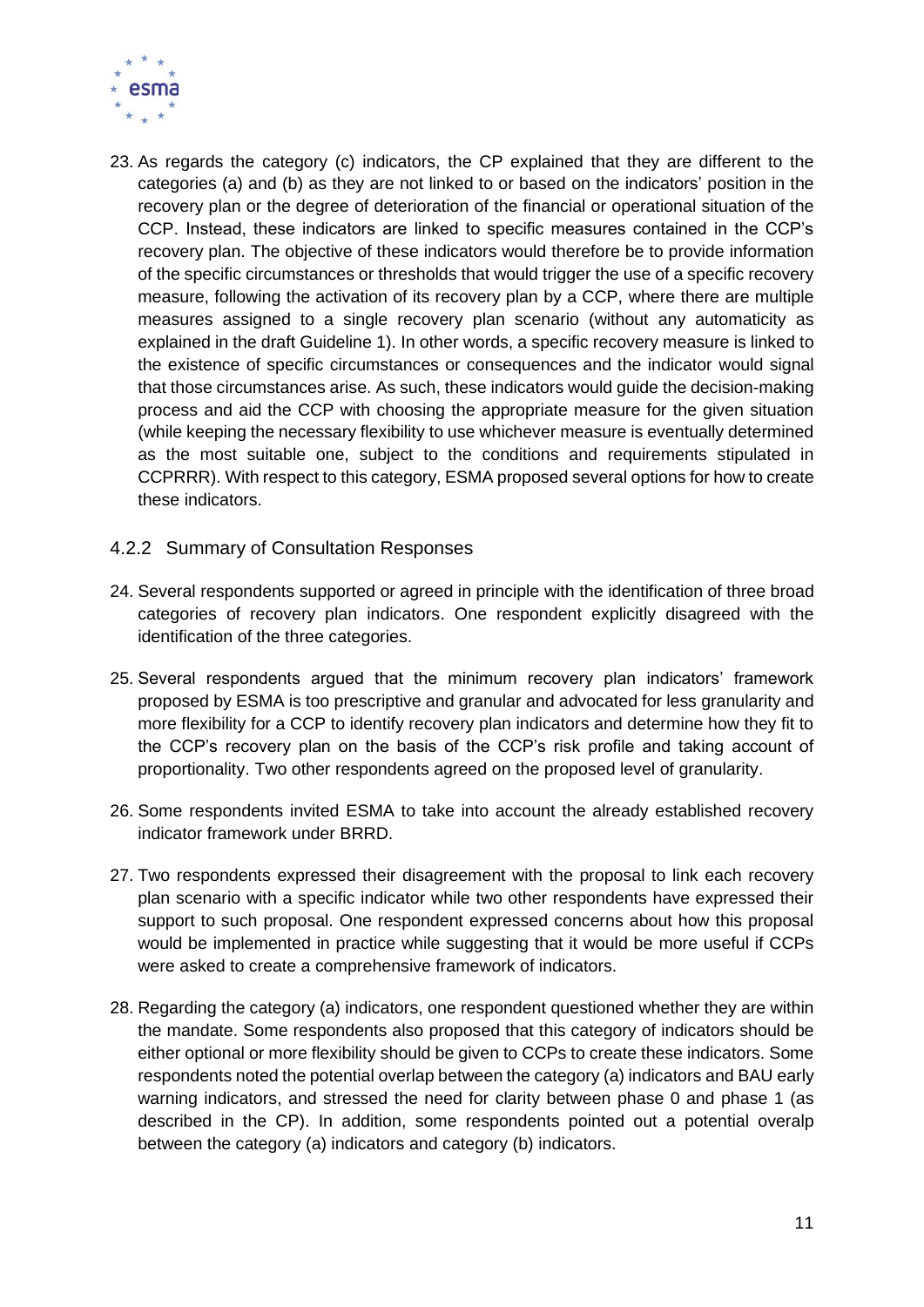

29. Regarding the category (c) indicators, two respondents agreed with the approach, while two respondents considered it as not the most effective approach. One respondent suggested that i) the category (c) indicators should be made optional, or ii) ESMA clarifies that the category (c) indicators refer to types of recovery options (those types of recovery options could for instance cover measures to restore the capital base, measures to restore the liquidity provision and measures to address operational deficiencies for the CCP to assess) and not trigger automatically specific measures.

### <span id="page-12-0"></span>4.2.3 ESMA's feedback

- 30. ESMA acknowledges the importance of flexibility for CCPs to identify recovery plan indicators on the basis of each CCP's risk profile and other characteristics while taking into account the principle of proportionality. However, ESMA is of the view that the approach proposed in the draft Guidelines is in line with the principle of proportionality whilst the proposed Guidelines are drafted through a sufficiently high-level approach thus allowing for the appropriate flexibility to the CCPs to identify recovery plan indicators and how these fit to the CCP's recovery plan, account taken of the CCP's risk profile.
- 31. Recovery plan indicator taxonomy is an important element for CCP recovery planning and for a timely recovery action to take place. To that end, the draft Guideline 2 specified three categories of indicators which are sufficiently high-level to allow for appropriate flexibility left to the each CCP to draw a recovery plan customised to its own risk profile while avoiding unncessary complexity. For example, i) several options were provided in the draft Guidelines for the category (a) indicators for each type of recovery plan scenarios leaving it up to each CCP to select the best suited one for that CCP; ii) the proposed indicators for categories (a) and (b) provided in the draft Guidelines were generally of a qualitative nature and were not quantified by ESMA (i.e. no thresholds or percentages are provided), leaving flexibility to each CCP to quantify and calibrate these indicators and set its own thresholds, based on the CCP's risk profile and specificities; iii) several options were provided in the draft Guidelines as regards the approach to the category (c) indicators, again letting CCPs to choose which option they deem as the most suitable one.
- 32. ESMA acknowledges the importance of flexibility for the CCPs when linking recovery plan indicators to recovery plan scenarios. Against this background the draft Guideline 3 foresaw that a CCP would create at least one category (a) indicator and one category (b) indicator for each recovery plan scenario the CCP includes in its recovery plan. CCPs would have full flexibility to link more indicators to each scenario in accordance with their risk profile and proportionality.
- 33. Therefore, ESMA is of the view that the approach proposed in the CP (and the accompanying draft Guidelines 2 and 3), i.e. setting out three categories of revovery plan indicators, is an appropriate approach that provides sufficient flexibility to CCPs, and, hence, ESMA does not propose to change this overall approach in the final Guidelines. Nevertheless, ESMA has made some targeted changes and provided additional clarifications as regards the category (a) and category (c) indicators, as indicated below.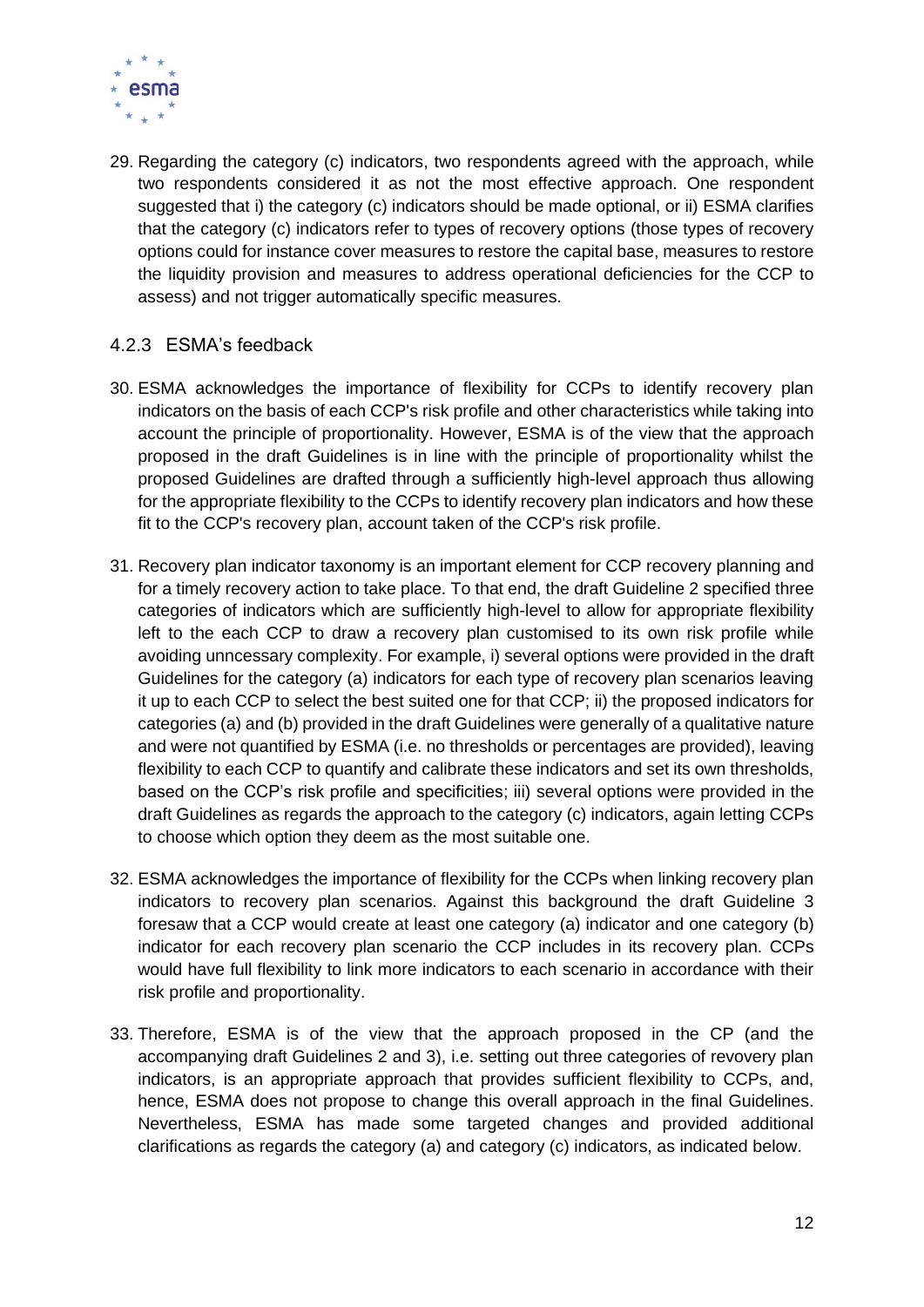

- 34. ESMA is of the view that the inclusion of the category (a) indicators is in line with ESMA's mandate as provided by Article 9(5) of CCPRRR. The category (a) indicators cater for the requirement provided in Article 9(3) of CCPRRR which stipulates that recovery plan indicators shall enable recovery measures to be taken early enough to provide sufficient time for the recovery plan to be implemented, as well as in point (6) of Section A of the Annex of CCPRRR which states that recovery plans shall include appropriate conditions and procedures to ensure the timely implementation of recovery actions. To this effect, the final Guideline 2 clearly explains that the category (a) indicators should be calibrated and set at an appropriate level by the CCP so that they provide, when set off, sufficient time for the CCP to start the governance process, notify senior management or the Board of the CCP, perform an assessment of the situation and notify the competent authority, with an adequate degree of anticipation before applying any recovery measures.
- 35. Regarding any potential overlaps of the category (a) indicators with BAU early warning indicators, the draft Guidelines, as presented in the CP, already clarified that the category (a) indicators should be calibrated by each CCP to signal a high enough probability of needing recovery measures so that they do not overlap with the early warning indicators used for BAU risk management.
- 36. Regarding any potential overlaps of the category (a) indicators with the category (b) indicators, ESMA would like to reiterate that the same qualitative indicators might exist in both category (a) and (b), however their quantitative aspects should be calibrated and set at different levels by each CCP in order to differentiate between an early warning stage for recovery actions and move from BAU to a recovery phase stage.
- 37. Based on this, ESMA does not believe that the category (a) indicators should be optional. However, in order to provide additional flexibility to CCPs, ESMA has changed the final Guideline 3 to allow a CCP to choose for each recovery plan scenario either one of the category (a) indicators proposed in the Guidelines or to create its own indicator (not provided in the Guidelines) for the category (a) indicators.
- 38. In addition, ESMA has tried to further clarify the text of the final Guidelines so that it is clear that a CCP should quantify its chosen indicators, based on its risk profile, where feasible, and calibrate them in such a way so that there are no overlaps between i) the category (a) indicators with BAU early warning indicators, and ii) the category (a) indicators with the category (b) indicators.
- 39. Regarding the category (c) indicators, ESMA would like to reiterate that i) the approach to the category (c) indicators as proposed in the draft Guidelines was already sufficiently highlevel offering several options for this category of indicators thus allowing the appropriate flexibility to CCPs; and ii) the draft Guideline 1 *in fine* explicitly clarified that the setting-off of a CCP recovery plan indicator should not be understood as an event that generates an automatic response.
- 40. Therefore, ESMA has tried to clarify these notions further in the final Guidelines so as to avoid any misunderstandings and misinterpretations. For example, one of the options provided in the draft Guideline 3 for the category (c) indicators was to indicate that the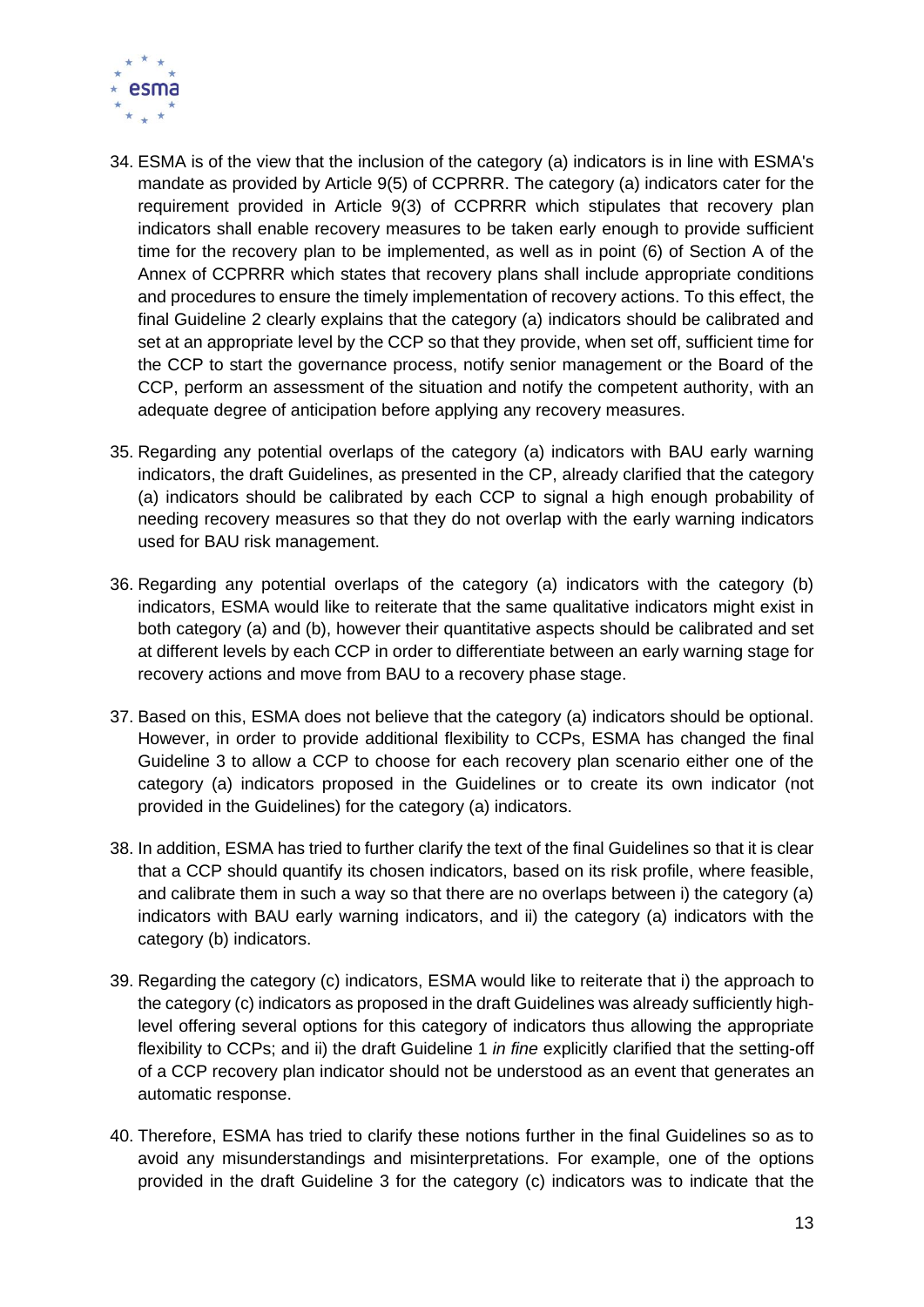

recovery plan measure forms part of an ordered sequence. Therefore, a CCP could comply with the Guideline by, for instance, creating a chart indicating the (assumed) sequence of specific recovery plan measures that would be used to counter each recovery plan scenario. ESMA has also clarified further that this would of course serve as guidance only and the CCP would be ultimately able to decide which particular recovery measure is the most appropriate one should a recovery situation occur.

## <span id="page-14-0"></span>**4.3 Guideline 4**

- <span id="page-14-1"></span>4.3.1 Consultation Paper (and accompanying draft Guidelines)
- 41. In the draft Guideline (Guideline 4) presented in the CP, ESMA set out how CCPs should integrate the list of recovery plan indicators with the monitoring system.
- <span id="page-14-2"></span>4.3.2 Summary of Consultation Responses
- 42. Most respondents agreed in general with the draft Guideline 4. However some respondent cautioned against creating overlaps and duplications where relevant risks are already monitored and reported (e.g. under BAU risk management under EMIR) while some questioned the proposal that CCPs should monitor a list of all relevant types and sources of risks, thus advocating for adding more flexibility to this Guideline including a reference to the need to determining the list according to each CCP's risk profile and the principle of proportionality. Furthermore, some respondents questioned whether this Guideline is within the scope of Article 9(5) of CCPRRR.

### <span id="page-14-3"></span>4.3.3 ESMA's feedback

- 43. ESMA is of the view that the monitoring of all relevant types an sources of risk and their integration in the monitoring system are necessary steps in order to ensure that recovery plan indicators are overall effective. Therefore, given the need to provide guidance on this aspect, the scope of the final Guidelines is expanded beyond the scope set forth by Article 9(5) of CCPRRR. Thus, ESMA has decided to issue Guideline 4 under Article 16(1) of the ESMA Regulation in line with which ESMA may issue guidelines with a view to establishing consistent, efficient and effective supervisory practices within the ESFS, and to ensuring the common, uniform and consistent application of Union law.
- 44. Furthermore, ESMA has made some clarifications in the final Guideline 4 to address the concerns raised by the respondents in the consultation.
- 45. First, ESMA has clarified what is meant by all 'relevant types and sources of risk' with reference to the Final Report and final Guidelines on CCP Recovery Plan Scenarios (ESMA91-372-1701), which means that it is up to each CCP to assess which types and sources of risk are relevant to that CCP.
- 46. Second, ESMA does not expect CCPs to carry out the same monitoring twice, hence, as already provided in the draft Guideline 4, ESMA expects CCPs to integrate the recovery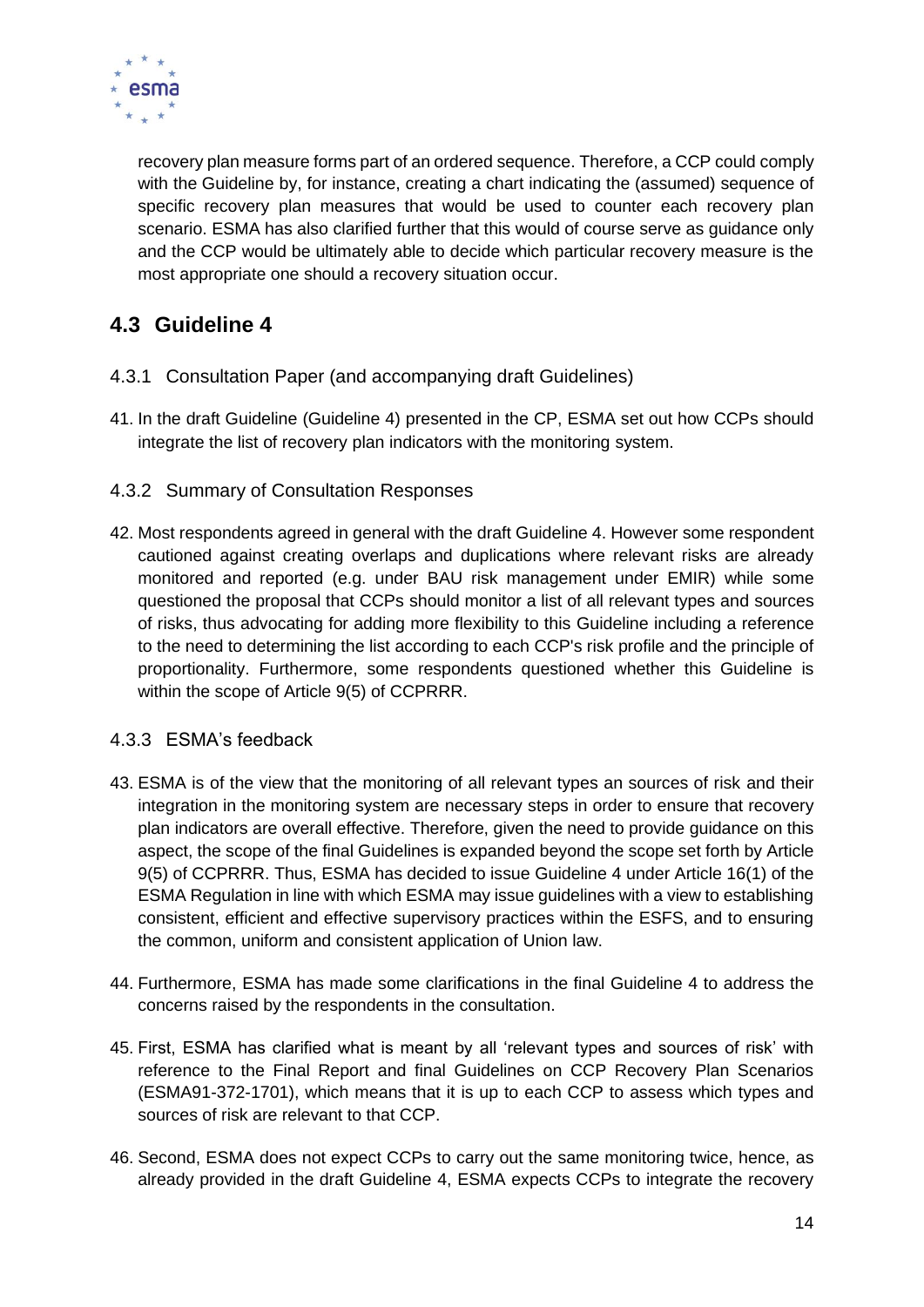

plan indicators with the CCP's monitoring system. Therefore, if a CCP already monitors some of the elements set out in the final Guideline 4, e.g. under EMIR BAU risk management, the CCP does not have to monitor the very same elements again under these Guidelines since the monitoring would be integrated. However, where additional or more in depth monitoring is necessary consistent with these Guidelines, CCPs would be expected to monitor these additional aspects.

## <span id="page-15-0"></span>**4.4 Guideline 5**

- <span id="page-15-1"></span>4.4.1 Consultation Paper (and accompanying draft Guidelines)
- 47. The draft Guideline (Guideline 5) presented in the CP also captured the expectation for CCPs to review and where necessary to update their indicators, following Guidelines 1 – 4, every time they review their recovery plans in accordance with Article 9(9) of CCPRRR.
- <span id="page-15-2"></span>4.4.2 Summary of Consultation Responses
- 48. All respondents agreed with the draft Guideline 5.
- <span id="page-15-3"></span>4.4.3 ESMA's feedback
- 49. Considering the overall support expressed in the consultation responses, ESMA does not propose to make any substantial changes to the final Guideline 5.

## <span id="page-15-4"></span>**4.5 General Issues**

- <span id="page-15-5"></span>4.5.1 Summary of Consultation Responses
- 50. A respondent expressed a general remark on the timeline for implementation and compliance with the Guidelines as is the responded expected that the final Guidelines would be published at the end of 2021. According to the respondent, CCPRRR will come into effect in February 2022 which will leave up a limited amount of time for adapting to potential changes. The respondent therefore proposed that ESMA and the competent authorities find a reasonable and practicable approach how CCPs should deal with potential last-minute Guidelines.

### <span id="page-15-6"></span>4.5.2 ESMA's feedback

51. In accordance with Article 9(12) of CCPRRR, ESMA is required to issue the Guidelines on recovery plan indicators by 12 February 2022. ESMA notes that the legal deadlines for the issuance of Guidelines under CCPRRR as well as the applicability of CCPRRR in general are set directly in CCPRRR as agreed by the co-legislators. Therefore, ESMA does not have any legal means to change these deadlines via Level 3 measures.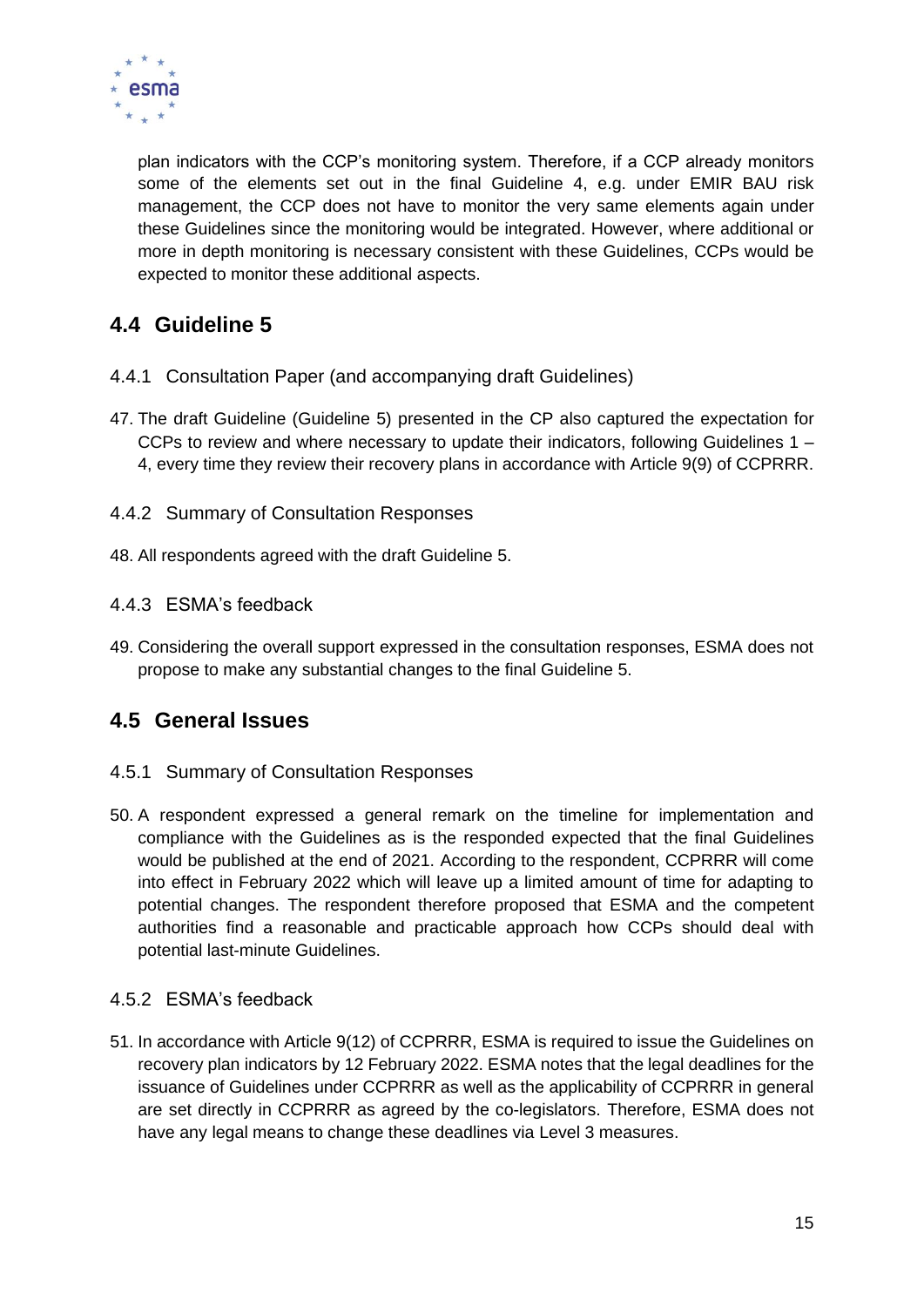

## <span id="page-16-0"></span>**4.6 Cost and Benefit Analysis**

<span id="page-16-1"></span>4.6.1 Consultation Paper (and accompanying draft Guidelines)

52. In the CP, ESMA considered three policy options:

- a. Option 1: To specify highly prescriptive recovery plan indicators that every CCP should include in its recovery plan without providing much flexibility for the CCP to customise its indicators based on the risk profile of the CCP.
- b. Option 2: To specify a minimum high-level list of recovery plan indicators (without providing further guidance that CCPs should consider when creating the indicators) allowing each CCP much flexibility to customise its indicators based on the risk profile of the CCP.
- c. Option 3: To specify a minimum list of recovery plan indicators that each CCP should include in its recovery plan and provide further guidance, which is linked to the risk profile of the CCP, that the CCP should use when creating and customising its indicators.
- 53. ESMA chose Option 3, given that Option 1 could be seen as too prescriptive (without allowing much flexibility for a CCP to customise its indicators based on the CCP's risk profile) and Option 2 could be seen as too vague and may fall short of the aim of ensuring convergence and that recovery plans are sufficiently detailed and overall effective.

### <span id="page-16-2"></span>4.6.2 Summary of Consultation Responses

54. Three respondents expressed an explicit support for Option 3 while four respondents did not provide an explicit response. Two of those that supported Option 3 nevertheless argued that the indicators' framework should be less prescriptive, more proportionate and tailored on the precise risk profile of each CCP and advocated for more flexibility, either by allowing each CCP to undertake the actions deemed more appropriate on a case-by-case basis or by defining a minimum set of indicators leaving to each CCP to identify in accordance with relevant authotiries the most appropriate framework of indicators.

### <span id="page-16-3"></span>4.6.3 ESMA's feedback

55. Considering that the majority of respondents supported Option 3 and also the overall responses to the consultation, ESMA does not propose to change its approach in the Final Report. However, as described above, ESMA proposes to give CCPs more flexibility as regards some categories of indicators.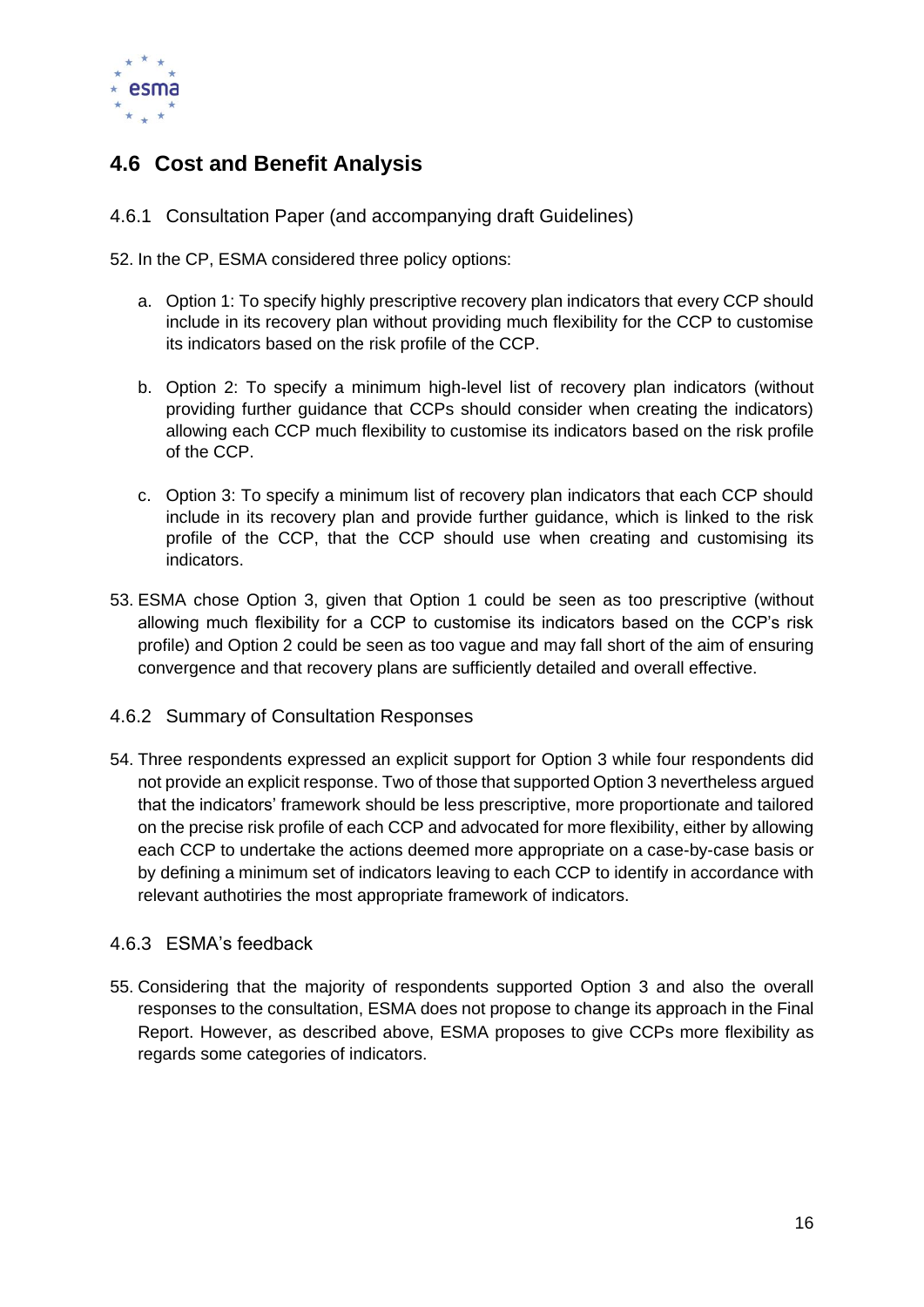

# <span id="page-17-0"></span>**5 Annexes**

# <span id="page-17-1"></span>**Annex I: Legislative mandate to develop the Guidelines**

Article 9 of the CCPRRR provides that:

*"1. CCPs shall draw up and maintain a recovery plan providing for measures to be taken in the case of both default and non-default events and combinations of both, in order to restore their financial soundness, without any extraordinary public financial support, and allow them to continue to provide critical functions following a significant deterioration of their financial situation or a risk of breaching their capital and prudential requirements under Regulation (EU) No 648/2012.*

*(…) 3. The recovery plan shall include a framework of indicators based on the risk profile of the CCP, that identify the circumstances under which measures in the recovery plan are to be taken. The indicators may be of either a qualitative or a quantitative nature relating to the financial soundness and operational viability of the CCP and should enable recovery measures to be taken early enough to provide sufficient time for the plan to be implemented.*

*(…) 5. ESMA shall, in cooperation with the ESRB, by 12 February 2022, issue guidelines in accordance with Article 16 of Regulation (EU) No 1095/2010 to specify the minimum list of qualitative and quantitative indicators referred to in paragraph 3 of this Article."*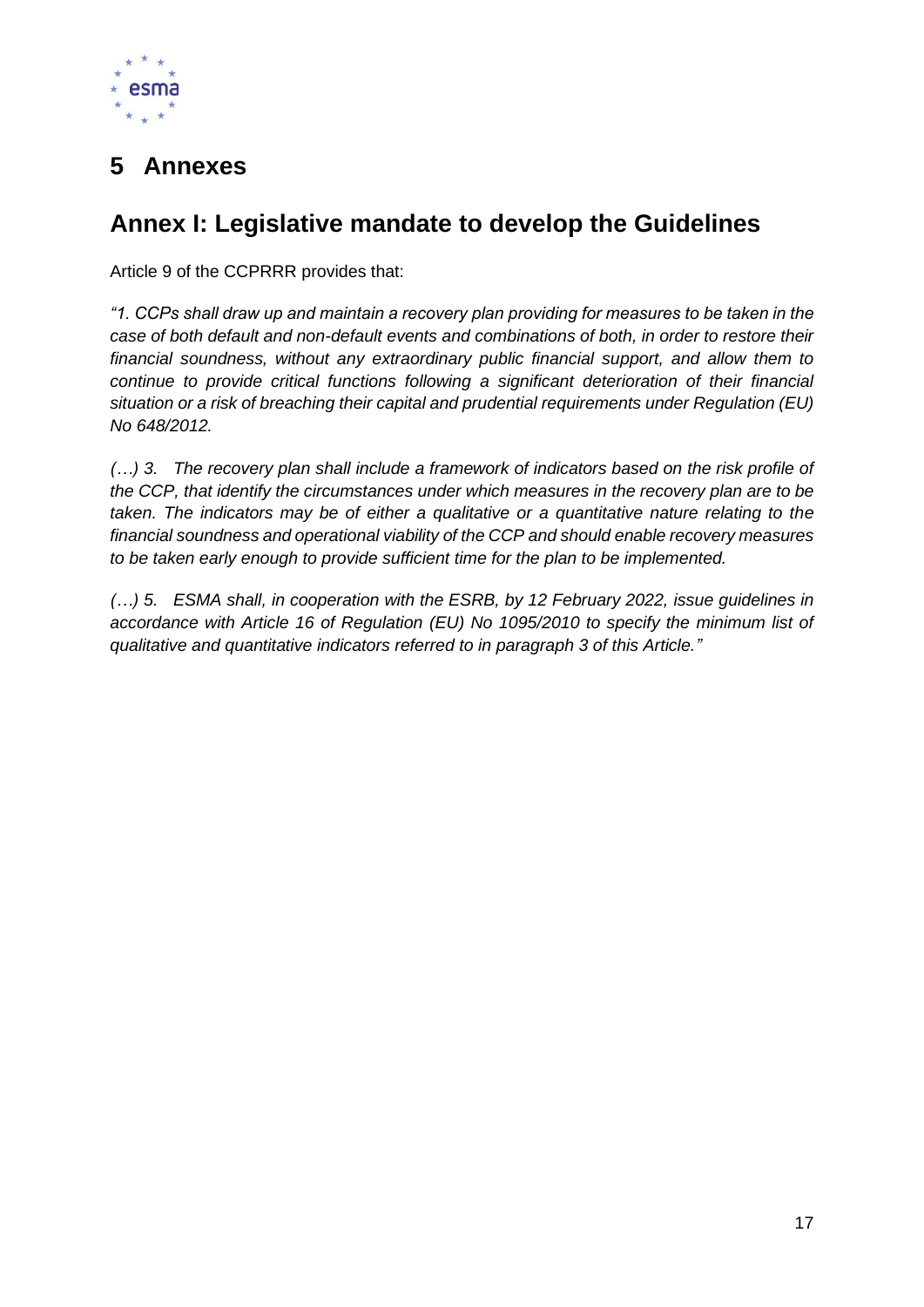

## <span id="page-18-0"></span>**Annex II: Cost and benefit analysis**

### Introduction

Pursuant to the Article 9(5) of CCPRRR, ESMA shall, in cooperation with the ESRB, by 12 February 2022, issue guidelines in accordance with Article 16 of Regulation (EU) No 1095/2010 to specify the minimum list of qualitative and quantitative indicators referred to in Article 9(3) of CCPRRR. The objective of the Guidelines is therefore specifying the minimum list of qualitative and quantitative indicators to be included in CCP recovery plans. Such indicators shall then be assessed by the competent authorities as part of their assessment of recovery plans as stipulated in and in accordance with Article 10 of CCPRRR.

Article 16 of the ESMA Regulation requires ESMA, where appropriate, to analyse the potential costs and benefits relating to proposed guidelines. It also states that cost-benefit analyses must be proportionate in relation to the scope, nature and impact of the proposed guidelines.

The objective of performing a cost-benefit analysis is to assess the costs and benefits of the various policy or technical options which were analysed during the process of drafting the guidelines.

The final Guidelines included in this Final Report are of a mandatory nature, i.e. they are envisaged in CCPRRR in order to ensure uniform, consistent and coherent application of Union Law.

In carrying out a cost-benefit analysis on the Guidelines it should be noted that the main policy decisions have already been taken under the primary legislation (CCPRRR) and the impact of such policy decisions have already been analysed to some extent by the Impact Assessment by the European Commission<sup>7</sup>.

### Cost and benefit analysis

Below are detailed the different corresponding policy options on how to promote the consistent application of Article 9(3) of CCPRRR regarding the minimum list of qualitative and quantitative indicators.

| <b>Specific objective</b> | The objective of the Guidelines is to specify the minimum list of<br>qualitative and quantitative indicators for the purposes of CCP<br>recovery plans.                                                                              |
|---------------------------|--------------------------------------------------------------------------------------------------------------------------------------------------------------------------------------------------------------------------------------|
| <b>Policy option 1</b>    | To specify highly prescriptive recovery plan indicators that every<br>CCP should include in its recovery plan without providing much<br>flexibility for the CCP to customise its indicators based on the risk<br>profile of the CCP. |

<sup>7</sup> <https://eur-lex.europa.eu/legal-content/EN/TXT/?uri=SWD%3A2016%3A0368%3AFIN>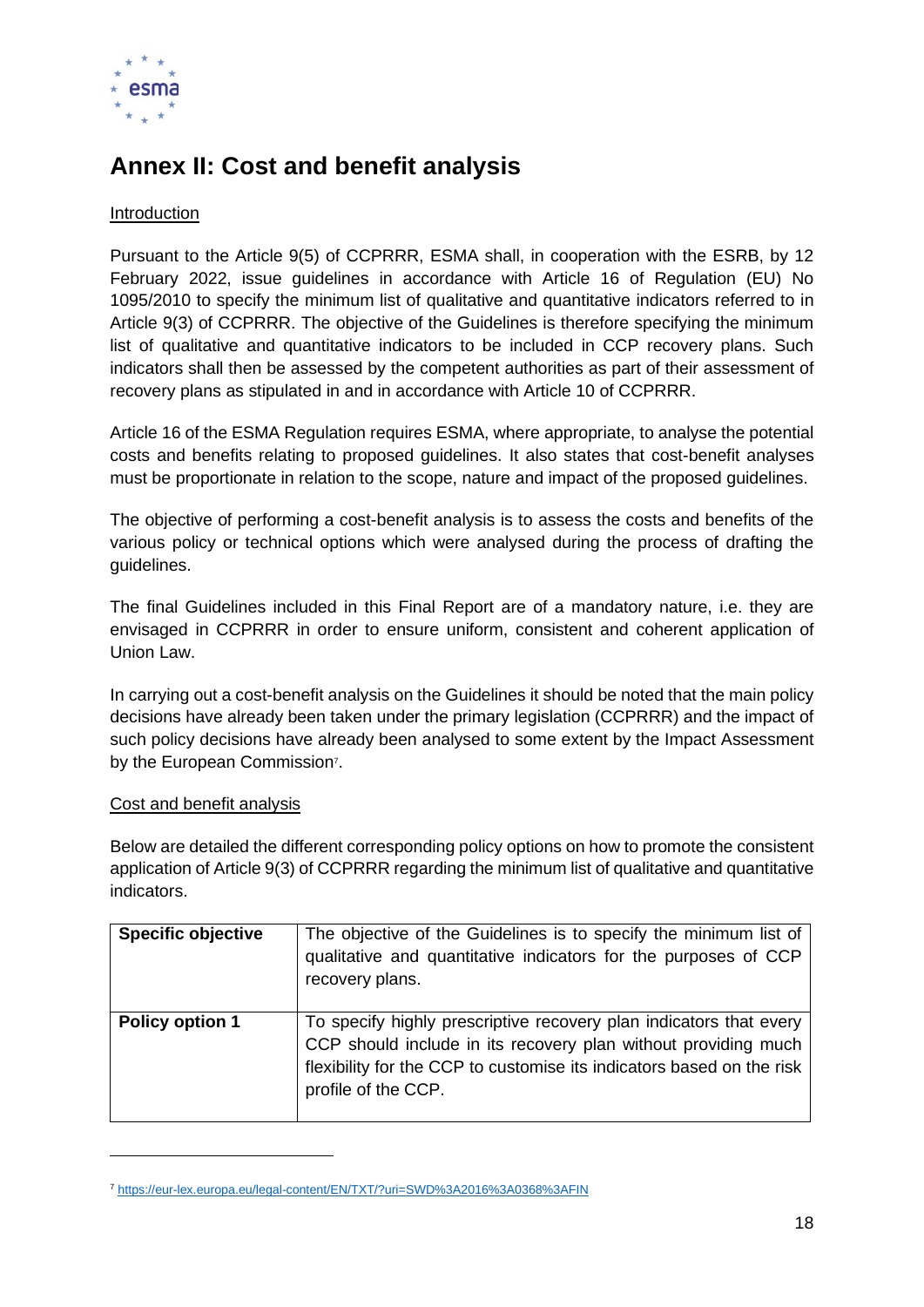

| How would this option<br>achieve the objective? | This option would create a high level of convergence as the<br>indicators would be prescribed in detail by the Guidelines and each<br>CCP would apply the same indicators.                                                                                                                                                                                                                                                      |
|-------------------------------------------------|---------------------------------------------------------------------------------------------------------------------------------------------------------------------------------------------------------------------------------------------------------------------------------------------------------------------------------------------------------------------------------------------------------------------------------|
|                                                 | However, this option would not provide much flexibility for a CCP<br>to customise its indicators, based on the risk profile of the CCP. It<br>would therefore mean the indicators may not be particularly<br>relevant for the given CCP, may not accurately reflect the risk<br>profile of the CCP or its complexity and characteristics etc, which<br>could negatively affect the effectiveness of the whole recovery<br>plan. |
|                                                 | Therefore, it is questionable whether this option would meet i) the<br>legal mandate as CCPRRR stipulates that the indicators should be<br>based on the risk profile of the CCP and ii) the overall objectives<br>regarding recovery planning.                                                                                                                                                                                  |
| <b>Policy option 2</b>                          | To specify a minimum high-level list of recovery plan indicators<br>(without providing further guidance that CCPs should consider<br>when creating the indicators) allowing each CCP much flexibility to<br>customise its indicators based on the risk profile of the CCP.                                                                                                                                                      |
| How would this option<br>achieve the objective? | This option may meet the mandate as it would specify the minimum<br>list of recovery plan indicators. It would also allow every CCP to<br>customise its indicators based on the risk profile of the CCP.                                                                                                                                                                                                                        |
|                                                 | However, this option would create a low level of convergence<br>across CCPs, and may result in some recovery plans being less<br>detailed than others and therefore also less effective. Therefore, it<br>is questionable whether this option would meet the overall<br>objectives regarding recovery planning.                                                                                                                 |
| <b>Policy option 3</b>                          | To specify a minimum list of recovery plan indicators that each<br>CCP should include in its recovery plan and provide further<br>guidance, which is linked to the risk profileof the CCP, that the CCP<br>should use when creating and customising its indicators.                                                                                                                                                             |
| How would this option<br>achieve the objective? | This option would meet the mandate as it would specify the<br>minimum list of recovery plan indicators as well as provide further<br>guidance on how a CCP should create and customise its indicators<br>based on its risk profile.                                                                                                                                                                                             |
|                                                 | This option would also create a relatively high level of convergence<br>while at the same time leaving the necessary flexibility to every<br>CCP, taking into account the CCP's risk profile. This should also<br>ensure the overall effectiveness of the CCP's recovery plan.                                                                                                                                                  |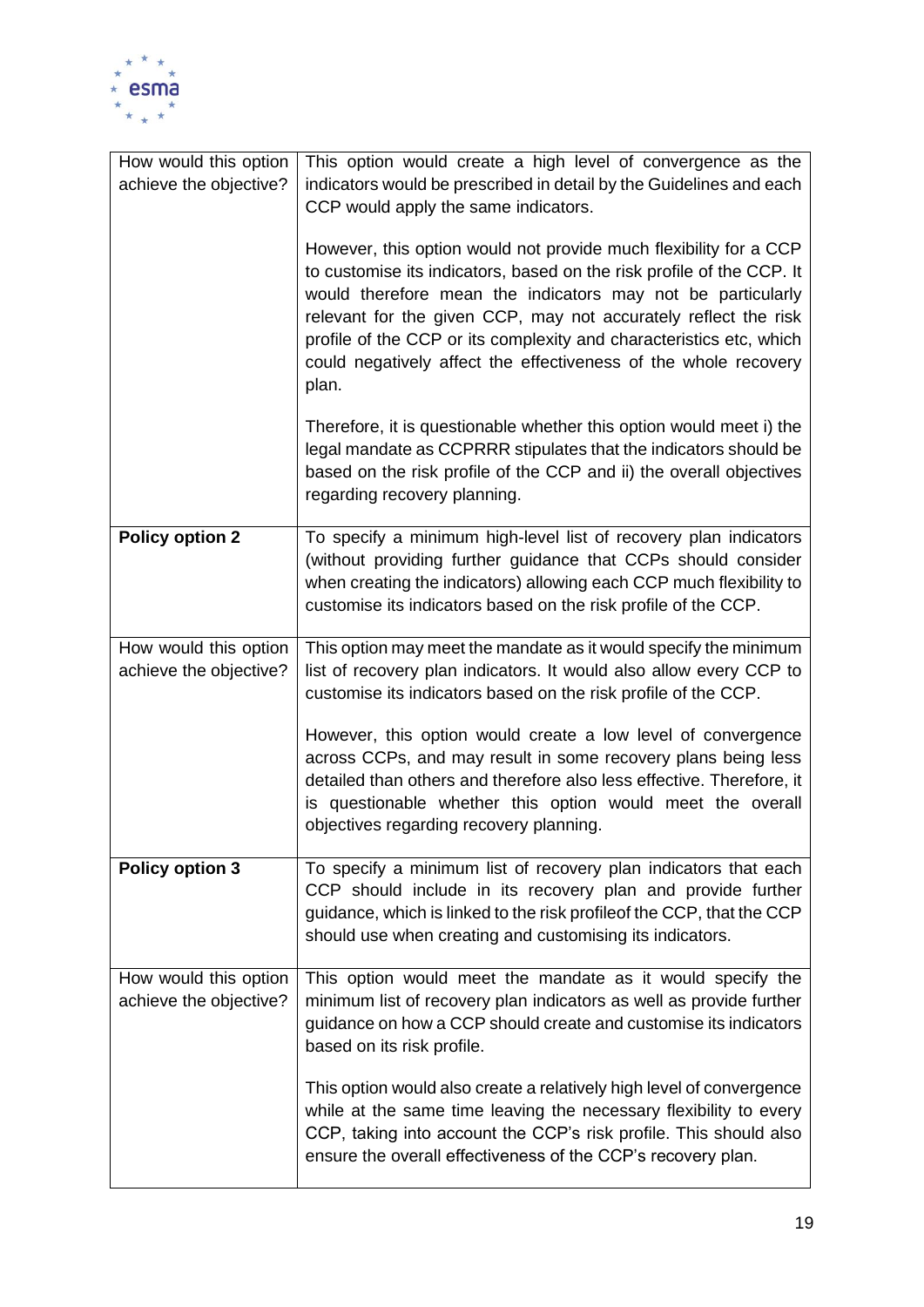

| Which policy option<br>is the preferred one?                          | Option 3, given that Option 1 could be seen as too prescriptive<br>(without allowing much flexibility for a CCP to customise its<br>indicators based on the CCP's risk profile) and Option 2 could be<br>seen as too vague and may fall short of the aim of ensuring<br>convergence and that recovery plans are sufficiently detailed and<br>overall effective.<br>Option 3 is the most appropriate and also proportionate approach<br>as, it is detailed enough to ensure consistency and convergence<br>across CCPs and at the same time it provides sufficient flexibility |
|-----------------------------------------------------------------------|-------------------------------------------------------------------------------------------------------------------------------------------------------------------------------------------------------------------------------------------------------------------------------------------------------------------------------------------------------------------------------------------------------------------------------------------------------------------------------------------------------------------------------------------------------------------------------|
|                                                                       | for CCPs to calibrate each indicator based on the CCP's risk<br>profile.                                                                                                                                                                                                                                                                                                                                                                                                                                                                                                      |
|                                                                       | This should also ensure the overall effectiveness of the CCP's<br>recovery plan and therefore achieve the overall objectives<br>regarding recovery planning, while at the same time ensuring<br>proportionality.                                                                                                                                                                                                                                                                                                                                                              |
| Is the policy chosen                                                  | ESMA is responsible, in cooperation with the ESRB, for issuing the                                                                                                                                                                                                                                                                                                                                                                                                                                                                                                            |
| within the sole                                                       | Guidelines and the mandate is of a mandatory nature, i.e. the                                                                                                                                                                                                                                                                                                                                                                                                                                                                                                                 |
| responsibility of                                                     | Guidelines are envisaged in CCPRRR in order to ensure uniform,                                                                                                                                                                                                                                                                                                                                                                                                                                                                                                                |
| ESMA? If not, what                                                    | consistent and coherent application of Union Law.                                                                                                                                                                                                                                                                                                                                                                                                                                                                                                                             |
| other body is<br>concerned / needs to<br>be informed or<br>consulted? | ESMA has cooperated with the ESRB in issuing the Guidelines.                                                                                                                                                                                                                                                                                                                                                                                                                                                                                                                  |
|                                                                       |                                                                                                                                                                                                                                                                                                                                                                                                                                                                                                                                                                               |

| Impacts of the proposed policies: |                                                                                                                                                                                                                                                                        |  |  |
|-----------------------------------|------------------------------------------------------------------------------------------------------------------------------------------------------------------------------------------------------------------------------------------------------------------------|--|--|
| <b>Policy option 1</b>            |                                                                                                                                                                                                                                                                        |  |  |
| <b>Benefits</b>                   | It will provide a high level of convergence as the indicators would<br>be prescribed in detail by the Guidelines and each CCP would<br>apply the same indicators. It would also result in lower<br>maintenance costs.                                                  |  |  |
| Regulator's costs                 | The costs for competent authorities will be moderate, however<br>already envisaged by CCPRRR due to the detailed requirements<br>regarding recovery plans and the Guidelines envisaged to specify<br>the minimum list of indicators.                                   |  |  |
| Compliance costs                  | The compliance costs for CCPs will be moderate, however already<br>envisaged by CCPRRR due to the detailed requirements regarding<br>recovery plans and the Guidelines envisaged to specify the<br>minimum list of indicators. Nevertheless, the costs for this option |  |  |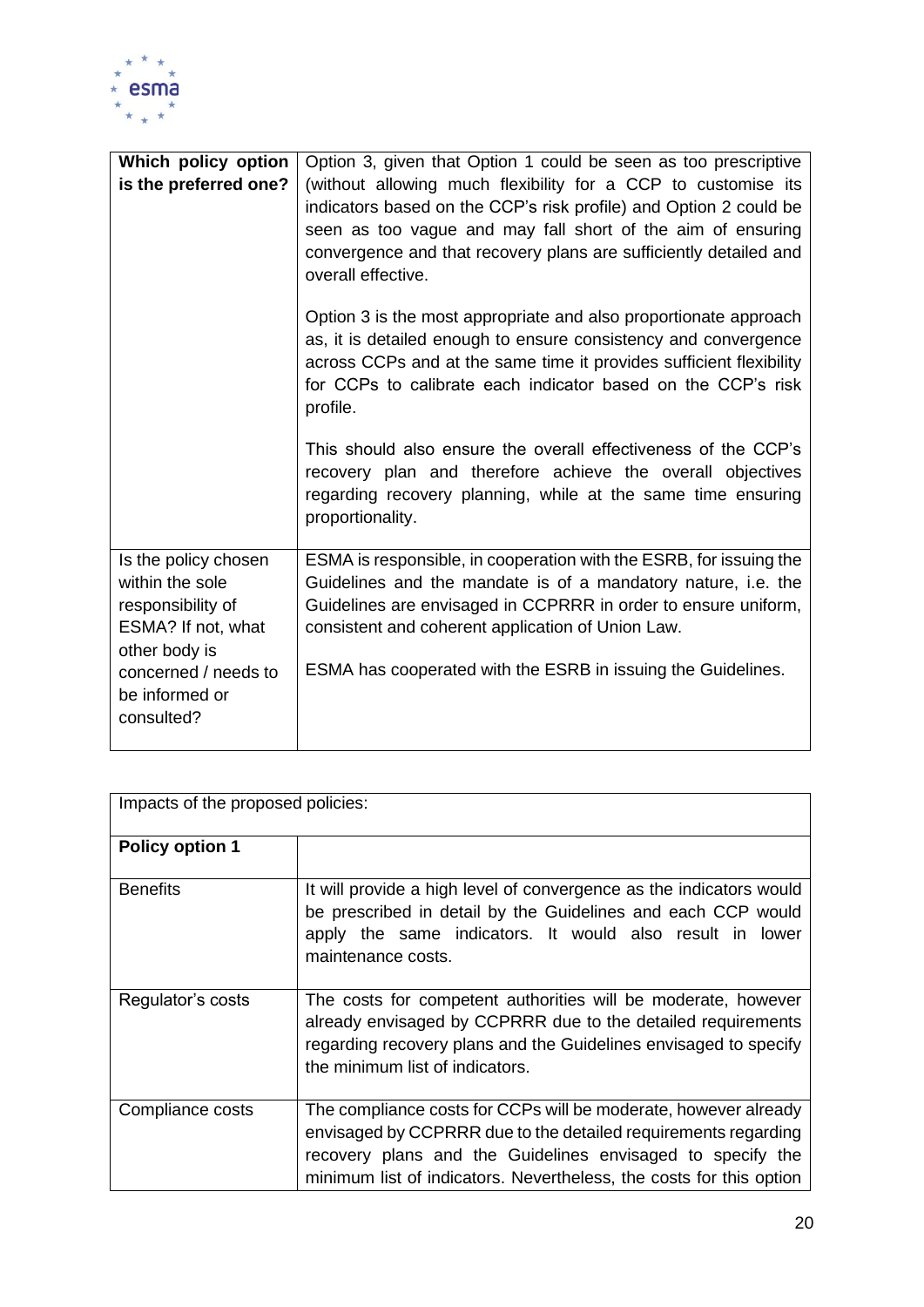

|                        | will most likely be higher than for option 2 and 3 due to the highly<br>prescriptive nature of this option.                                                                                                                                                                                                                                                                                                    |
|------------------------|----------------------------------------------------------------------------------------------------------------------------------------------------------------------------------------------------------------------------------------------------------------------------------------------------------------------------------------------------------------------------------------------------------------|
|                        | While the maintenance costs for CCPs may be lower for this option<br>than the other options, this option may result in less appropriate<br>indicators for the given CCP and in effect also a less effective<br>recovery plan, which could ultimately lead to higher costs for the<br>CCP.                                                                                                                      |
| <b>Policy option 2</b> |                                                                                                                                                                                                                                                                                                                                                                                                                |
| <b>Benefits</b>        | It would provide a lot of flexibility to CCPs to customise their<br>inicators based on the risk profile of each CCP.                                                                                                                                                                                                                                                                                           |
| Regulator's costs      | The costs for competent authorities will be moderate, however<br>already envisaged by CCPRRR due to the detailed requirements<br>regarding recovery plans and the Guidelines envisaged to specify<br>the minimum list of indicators.                                                                                                                                                                           |
| Compliance costs       | The compliance costs for CCPs will be moderate, however already<br>envisaged by CCPRRR due to the detailed requirements regarding<br>recovery plans and recovery plan scenarios and the Guidelines<br>envisaged to specify the minimum list of indicators. Nevertheless,<br>the costs for this option will most likely be lower than for option 1<br>and 3 due to the less prescriptive nature of this option. |
| <b>Policy option 3</b> |                                                                                                                                                                                                                                                                                                                                                                                                                |
| <b>Benefits</b>        | It would provide a relatively high level of convergence while at the<br>same time leaving the necessary flexibility to every CCP to<br>customise its indicators based the risk profile of the CCP. This<br>should also ensure the overall effectiveness of the CCP's recovery<br>plan.                                                                                                                         |
| Regulator's costs      | The costs for competent authorities will be moderate, however<br>already envisaged by CCPRRR due to the detailed requirements<br>regarding recovery plans and the Guidelines envisaged to specify<br>the minimum list of indicators.                                                                                                                                                                           |
| Compliance costs       | The compliance costs for CCPs will be moderate, however already<br>envisaged by CCPRRR due to the detailed requirements regarding<br>recovery plans and the Guidelines envisaged to specify the<br>minimum list of indicators. Nevertheless, the costs for this option<br>should be lower than for option 1 but may be higher than for option<br>2.                                                            |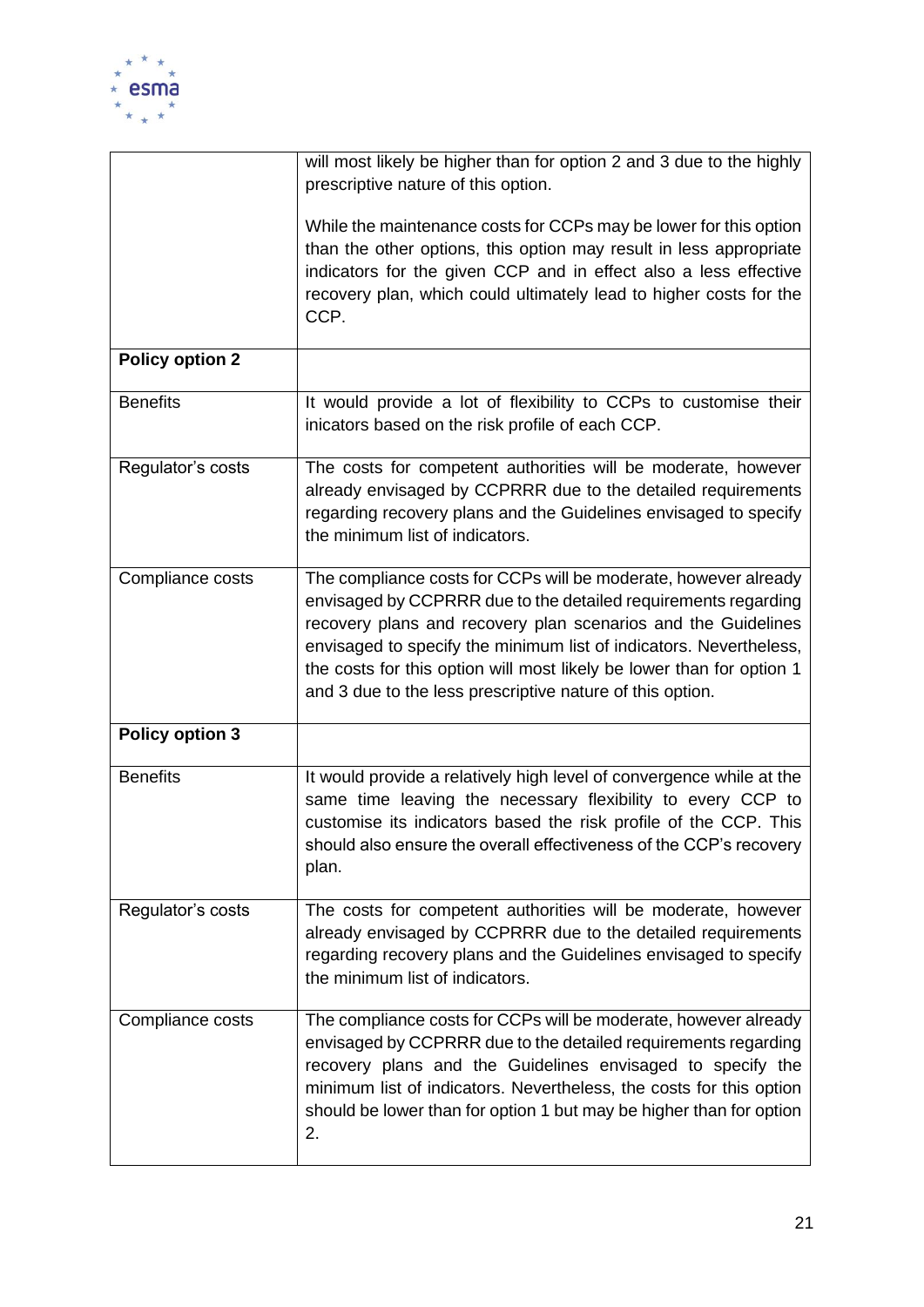

# <span id="page-22-0"></span>**Annex III: Advice of the Securities and Markets Stakeholder Group**

In accordance with Article 16 of the ESMA Regulation, ESMA has requested the advice of the Securities and Markets Stakeholder Group (SMSG). The SMSG has not provided any comment.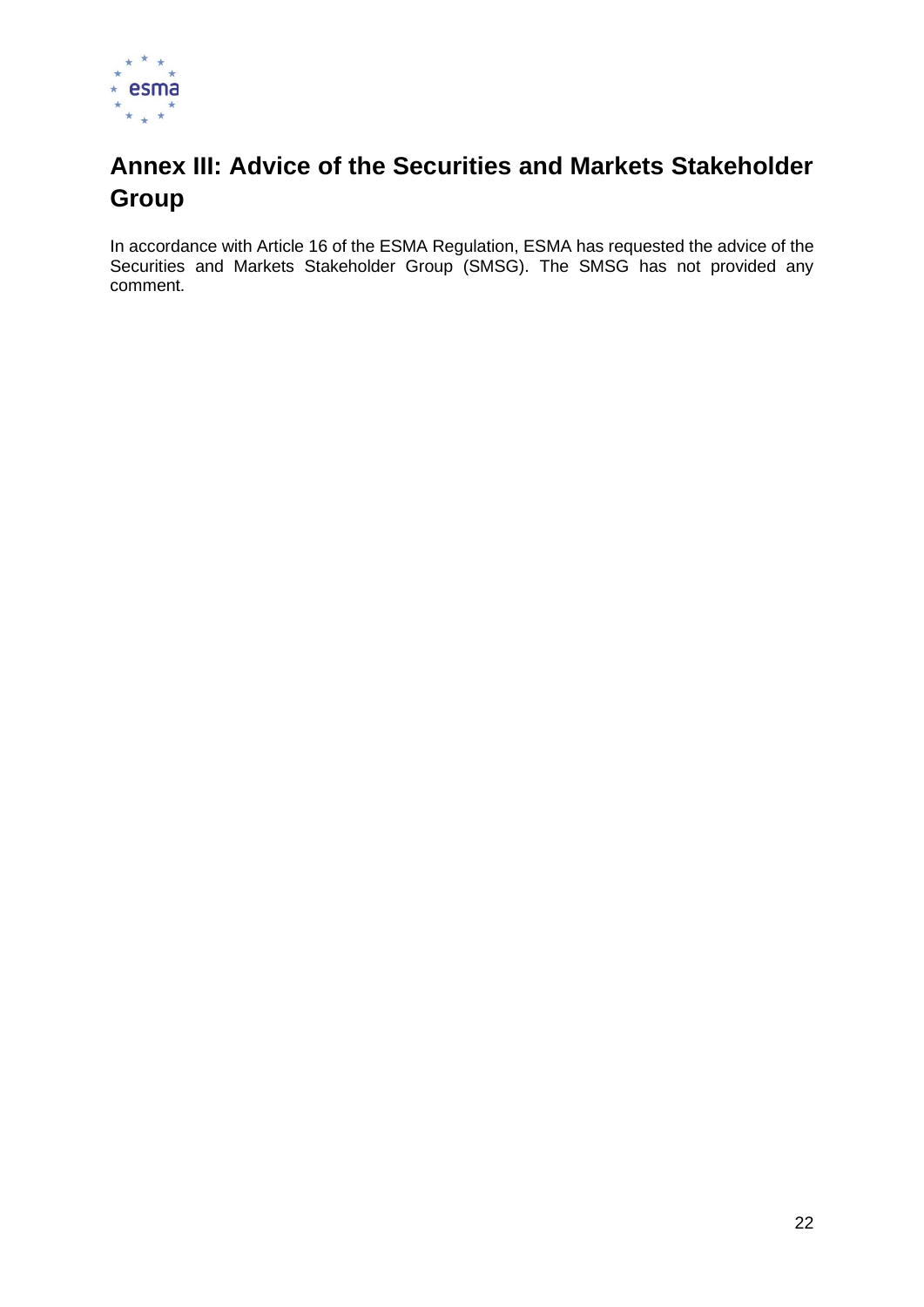

<span id="page-23-0"></span>**Annex IV: Final Guidelines (without explanatory notes)**

# **Guidelines**

**On CCP recovery plan indicators (Article 9(5) CCPRRR)**

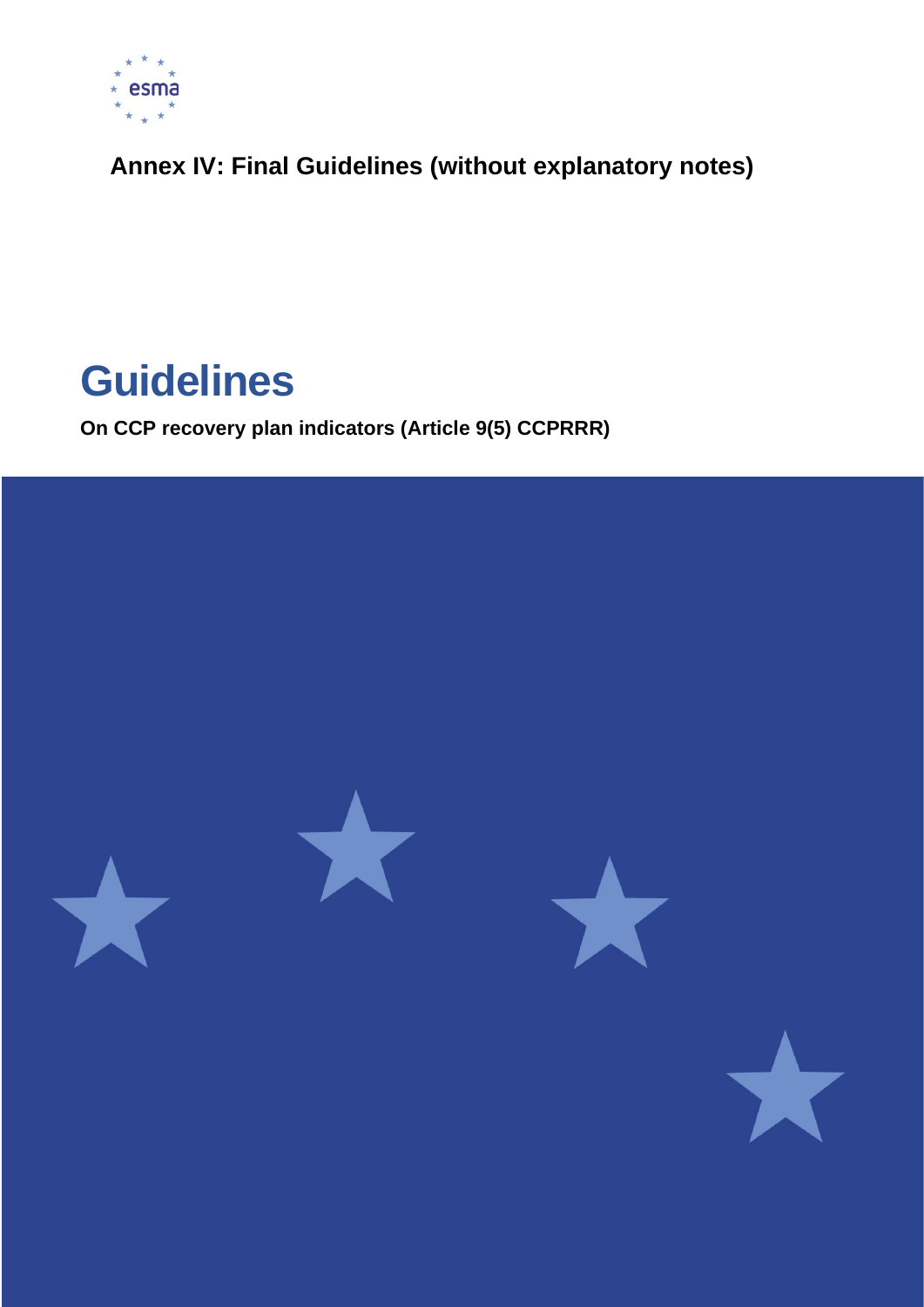

# **Table of Contents**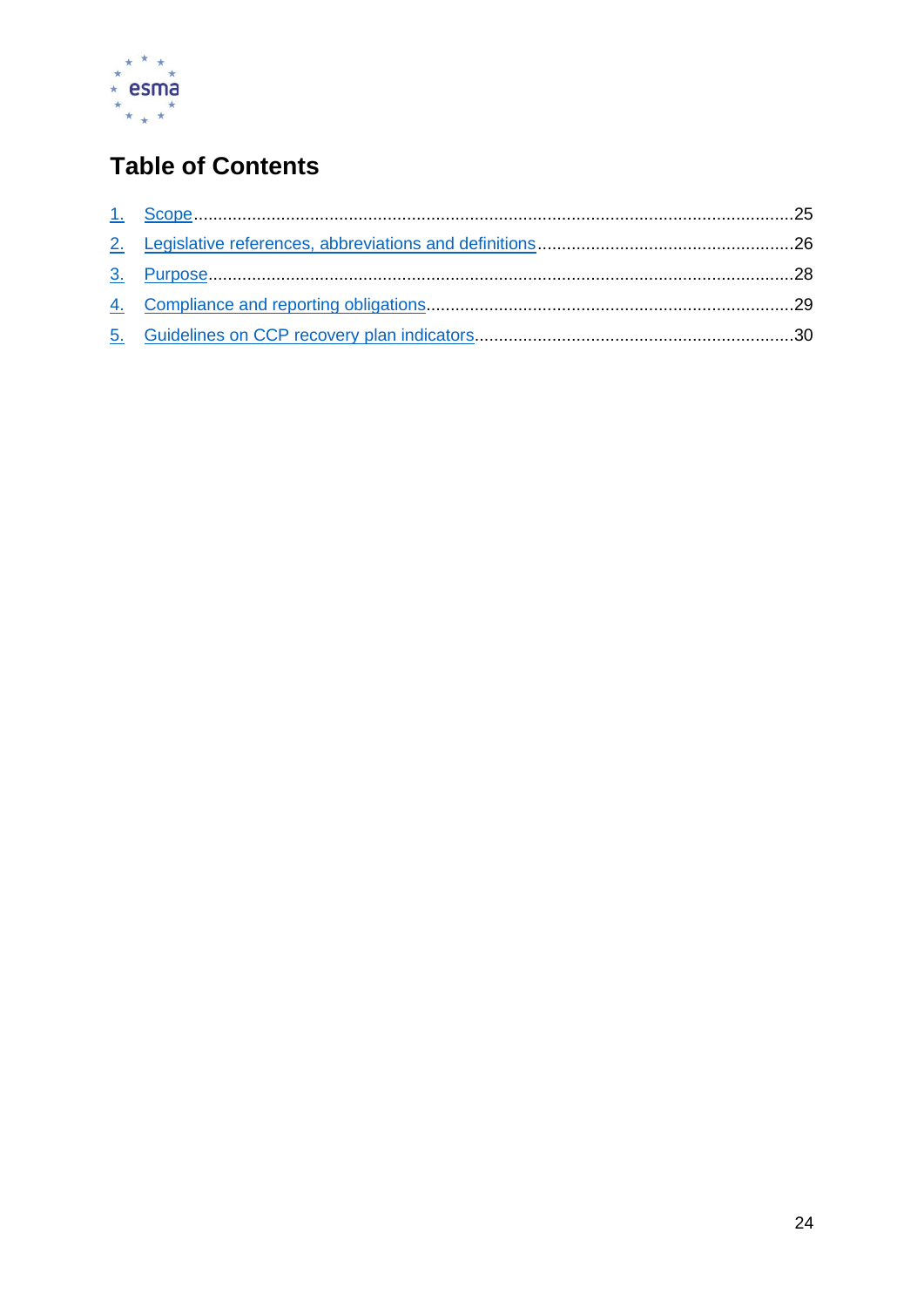

# <span id="page-25-0"></span>**1 Scope**

### **Who?**

1. These Guidelines apply to competent authorities as defined in point (7) of Article 2 of CCPRRR and to CCPs authorised under Article 14 of EMIR.

### **What?**

- 2. These Guidelines apply in relation to Article 9(5) of CCPRRR, which mandates ESMA to specify the minimum list of qualitative and quantitative indicators referred to in Article 9(3) of CCPRRR to be included in CCP recovery plans. These Guidelines also apply in relation to Article 9(4) of the CCPRRR, as they provide guidance on the integration of the CCP recovery plan indicators within the CCP's monitoring system.
- 3. These Guidelines should be read in conjunction with the ESMA guidelines on CCP recovery plan scenarios (ESMA ESMA91-372-1701).

### **When?**

- 4. These Guidelines have now been published.
- 5. Pursuant to Article 16(3) of ESMA Regulation, competent authorities must inform ESMA of whether they (i) comply, (ii) do not comply but intend to comply, or (iii) do not comply and do not intend to comply with these Guidelines. In case of non-compliance, competent authorities must state their reasons for non-compliance, within two months from the date of publication of the Guidelines on ESMA's website in all EU official languages of their reasons for not complying with the Guidelines.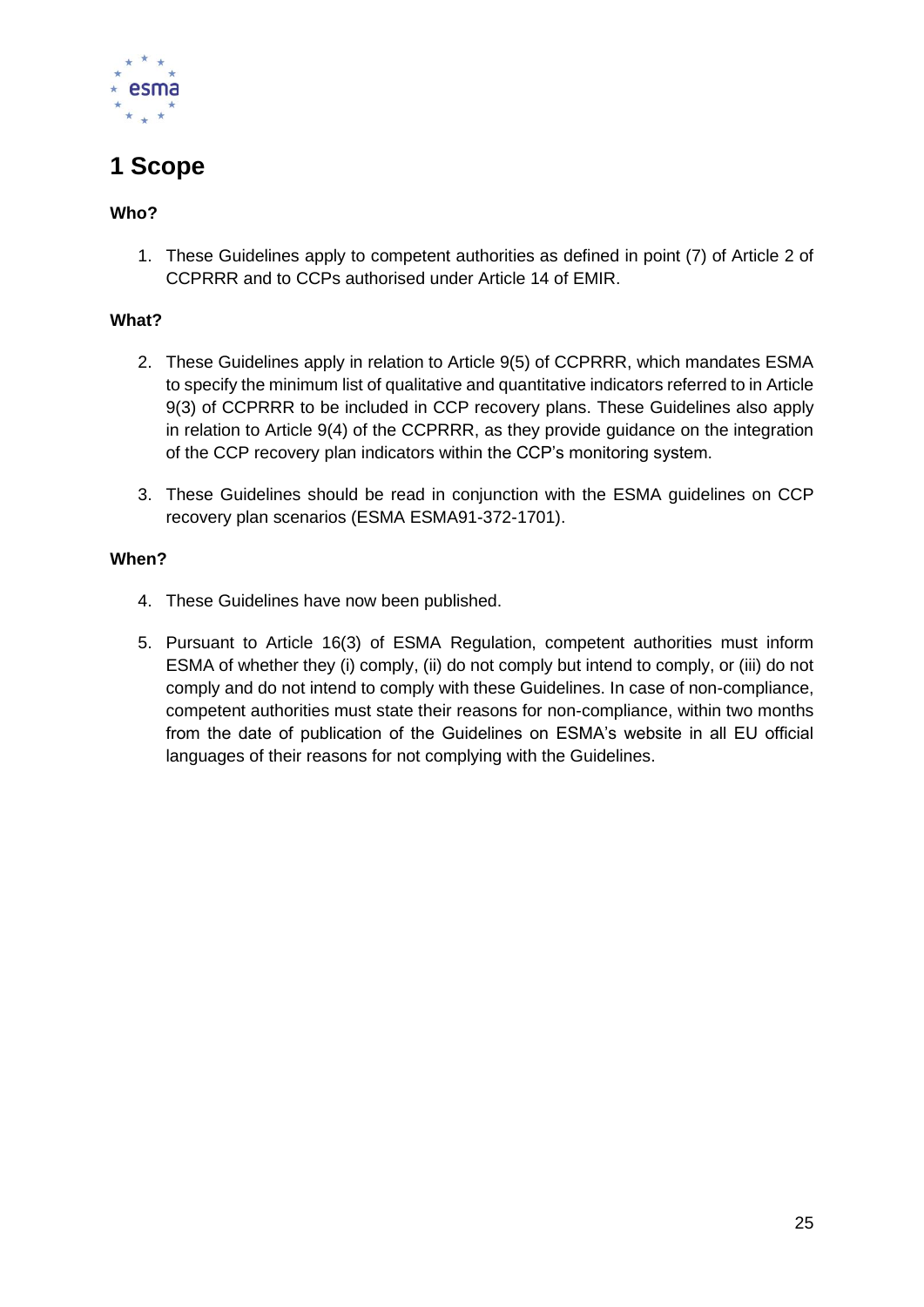

# <span id="page-26-0"></span>**2 Legislative references, abbreviations and definitions**

### **Legislative references**

|                      | <b>CCPRRR</b>                           | Regulation (EU) 2021/23 of the European Parliament and of<br>the Council of 16 December 2020 on a framework for the<br>recovery and resolution of central counterparties and<br>amending Regulations (EU) No 1095/2010, (EU) No<br>648/2012, (EU) No 600/2014, (EU) No 806/2014 and (EU)<br>and Directives 2002/47/EC, 2004/25/EC,<br>2015/2365<br>2007/36/EC, 2014/59/EU and (EU) 2017/1132 <sup>8</sup> |
|----------------------|-----------------------------------------|-----------------------------------------------------------------------------------------------------------------------------------------------------------------------------------------------------------------------------------------------------------------------------------------------------------------------------------------------------------------------------------------------------------|
|                      | <b>EMIR</b>                             | Regulation (EU) 648/2012 of 4 July 2012 of the European<br>Parliament and Council on OTC derivatives, central<br>counterparties and trade repositories <sup>9</sup>                                                                                                                                                                                                                                       |
|                      | <b>ESMA Regulation</b>                  | Regulation (EU) No 1095/2010 of the European Parliament<br>and of the Council of 24 November 2010 establishing a<br>European Supervisory Authority (European Securities and<br>Markets Authority), amending Decision No 716/2009/EC and<br>repealing Commission Decision 2009/77/EC <sup>10</sup>                                                                                                         |
|                      | <b>Delegated Regulation</b><br>152/2013 | Commission Delegated Regulation (EU) No 152/2013 of 19<br>December 2012 on capital requirements for central<br>counterparties <sup>11</sup>                                                                                                                                                                                                                                                               |
|                      | <b>Delegated Regulation</b><br>153/2013 | Commission Delegated Regulation (EU) No 153/2013 of 19<br>December 2012 on requirements for central counterparties <sup>12</sup>                                                                                                                                                                                                                                                                          |
| <b>Abbreviations</b> |                                         |                                                                                                                                                                                                                                                                                                                                                                                                           |
|                      | <b>BAU</b>                              | <b>Business as Usual</b>                                                                                                                                                                                                                                                                                                                                                                                  |
|                      | <b>CCP</b>                              | <b>Central Counterparty</b>                                                                                                                                                                                                                                                                                                                                                                               |
|                      | <b>EC</b>                               | <b>European Commission</b>                                                                                                                                                                                                                                                                                                                                                                                |
|                      | <b>EEA</b>                              | European Economic Area                                                                                                                                                                                                                                                                                                                                                                                    |
|                      | <b>ESFS</b>                             | European System of Financial Supervision                                                                                                                                                                                                                                                                                                                                                                  |

<sup>8</sup> OJ L 22, 22.1.2021, p. 1–102

<sup>9</sup> OJ L 201, 27.7.2012, p.1

<sup>10</sup> OJ L 331, 15.12.2010, p. 84

<sup>11</sup> OJ L 52, 23.2.2013, p. 37 <sup>12</sup> OJ L 52, 23.2.2013, p. 41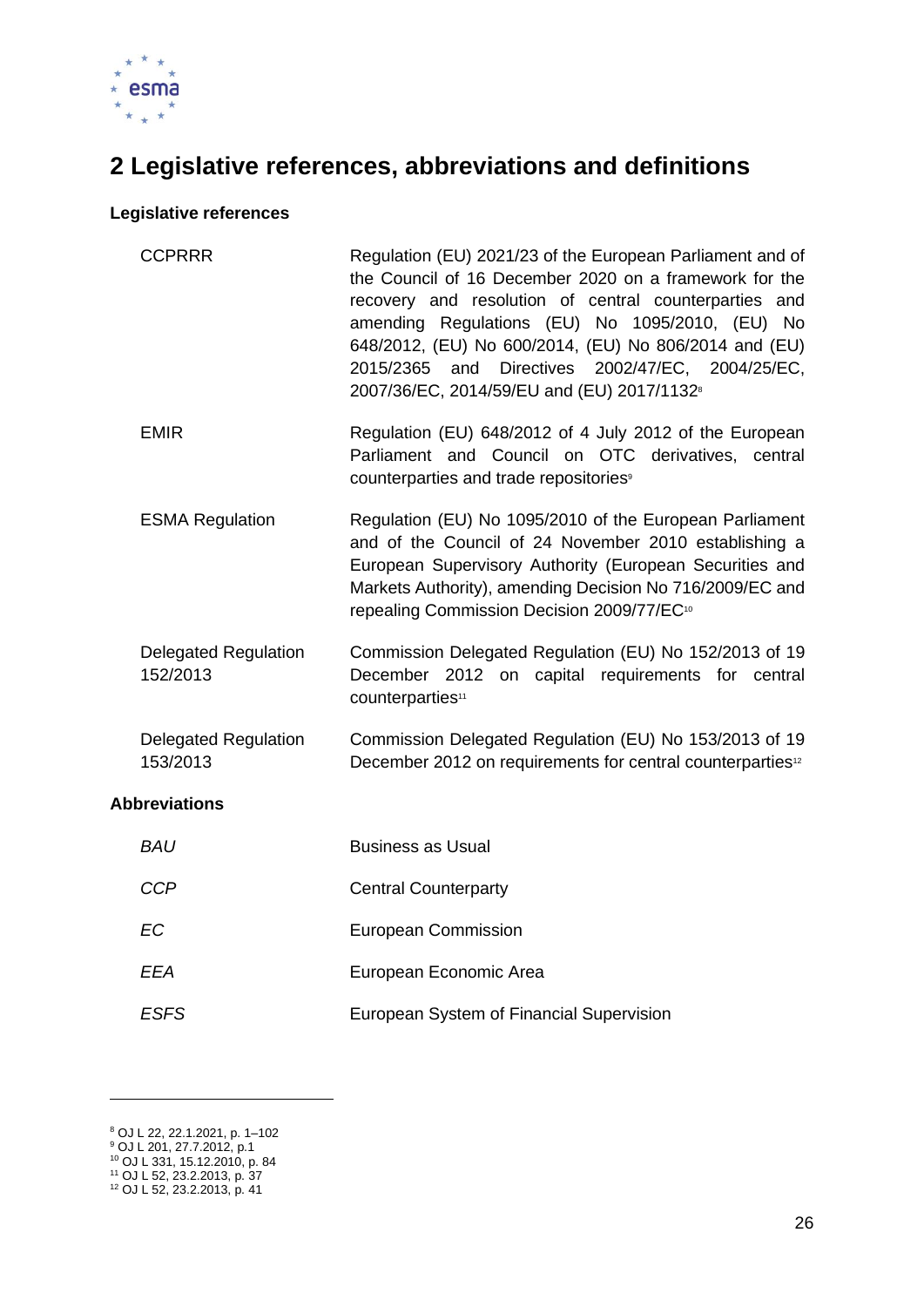

| ESMA | European Securities and Markets Authority |
|------|-------------------------------------------|
| ESRB | European Systemic Risk Board              |
| EU   | European Union                            |
| FMIs | <b>Financial Market Infrastructures</b>   |

### **Definitions**

6. Unless otherwise specified, the terms used in these guidelines have the same meaning as in CCPRRR, EMIR and the Delegated Regulations 152/2013 and 153/2013.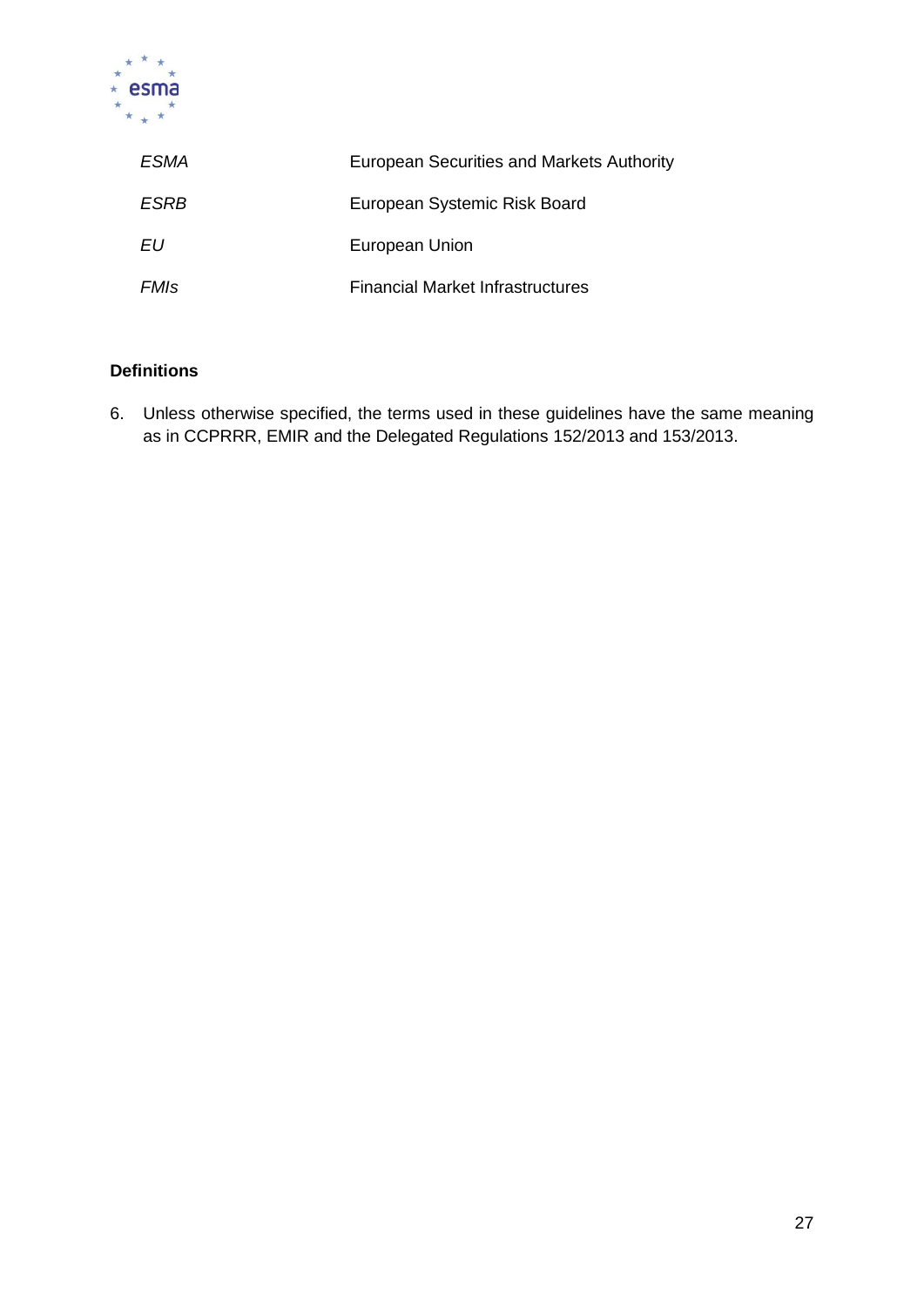

## <span id="page-28-0"></span>**3 Purpose**

- 7. These Guidelines are based on Article 9(5) of CCPRRR and issued in accordance with Article 16 of the ESMA Regulation. The objectives of these Guidelines are to establish consistent, efficient and effective supervisory practices within the ESFS and to ensure the common, uniform and consistent application of Article 9(3) of CCPRRR. In particular, they aim at specifying the minimum list of qualitative and quantitative indicators to be included in CCP recovery plans. Such indicators shall be assessed by the competent authorities as part of their assessment of recovery plans as stipulated in and in accordance with Article 10 of CCPRRR.
- 8. The objective of preparing a set of recovery plan indicators is to define a set of triggers that should be used by each CCP to define the points at which it has to decide whether to take action under its recovery plan, and to determine which particular actions or measures contained in the recovery plan may be taken, in accordance with the conditions and requirements set out in CCPRRR.
- 9. Furthermore, pursuant to Article 16(1) of ESMA Regulation, ESMA may issue guidelines with a view to establishing consistent, efficient and effective supervisory practices within the ESFS, and to ensuring the common, uniform and consistent application of Union law. The scope of these guidelines is with this aim expanded beyond the scope set forth by Article 9(5) of CCPRRR, by introducing Guideline 4 covering the integration of the CCP recovery plan indicators with the CCP's monitoring system. The purpose of this guidance is to ensure the monitoring of all relevant types an sources of risk and their integration in the monitoring system, as these are necessary steps in order to ensure that recovery plan indicators are overall effective.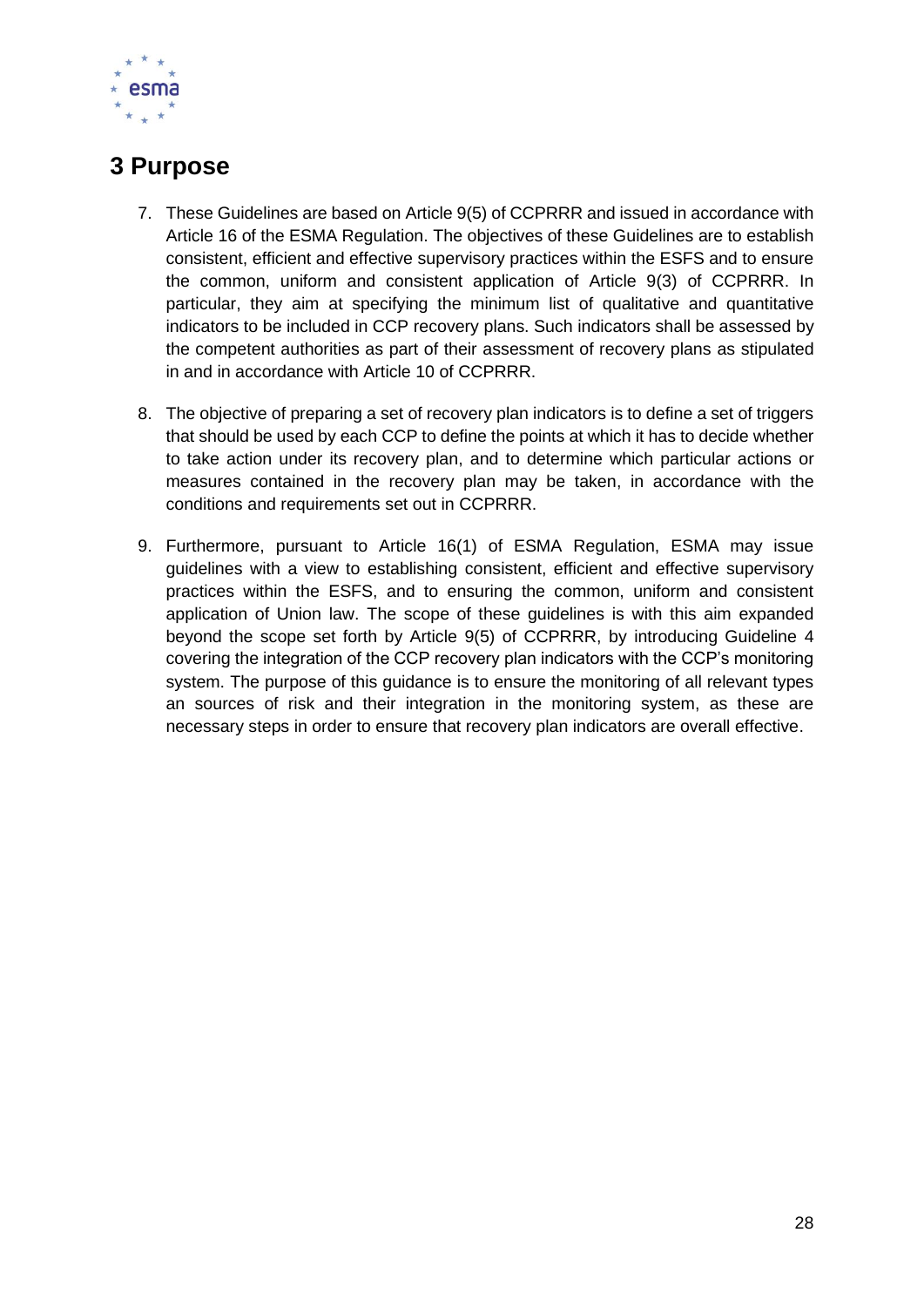

# <span id="page-29-0"></span>**4 Compliance and reporting obligations**

### **Status of the Guidelines**

- 10. In accordance with Article 16(3) of the ESMA Regulation, competent authorities and CCPs must make every effort to comply with these Guidelines.
- 11. Competent authorities to which these guidelines apply should comply by incorporating them into their national legal and/or supervisory frameworks as appropriate, including where particular Guidelines are directed primarily at CCPs. In this case, competent authorities should ensure through their supervision that CCPs comply with the Guidelines.

### **Reporting requirements**

- 12. Within two months of the date of publication of the Guidelines on ESMA's website in all EU official languages, competent authorities to which these Guidelines apply must notify ESMA whether they (i) comply, (ii) do not comply, but intend to comply, or (iii) do not comply and do not intend to comply with the Guidelines.
- 13. In case of non-compliance, competent authorities must also notify ESMA within two months of the date of publication of the guidelines on ESMA's website in all EU official languages of their reasons for not complying with the Guidelines.
- 14. A template for notifications is available on ESMA's website. Once the template has been filled in, it shall be transmitted to ESMA.
- 15. CCPs to which these Guidelines apply shall report to their competent authorities, in a clear and detailed way, whether they comply with these Guidelines.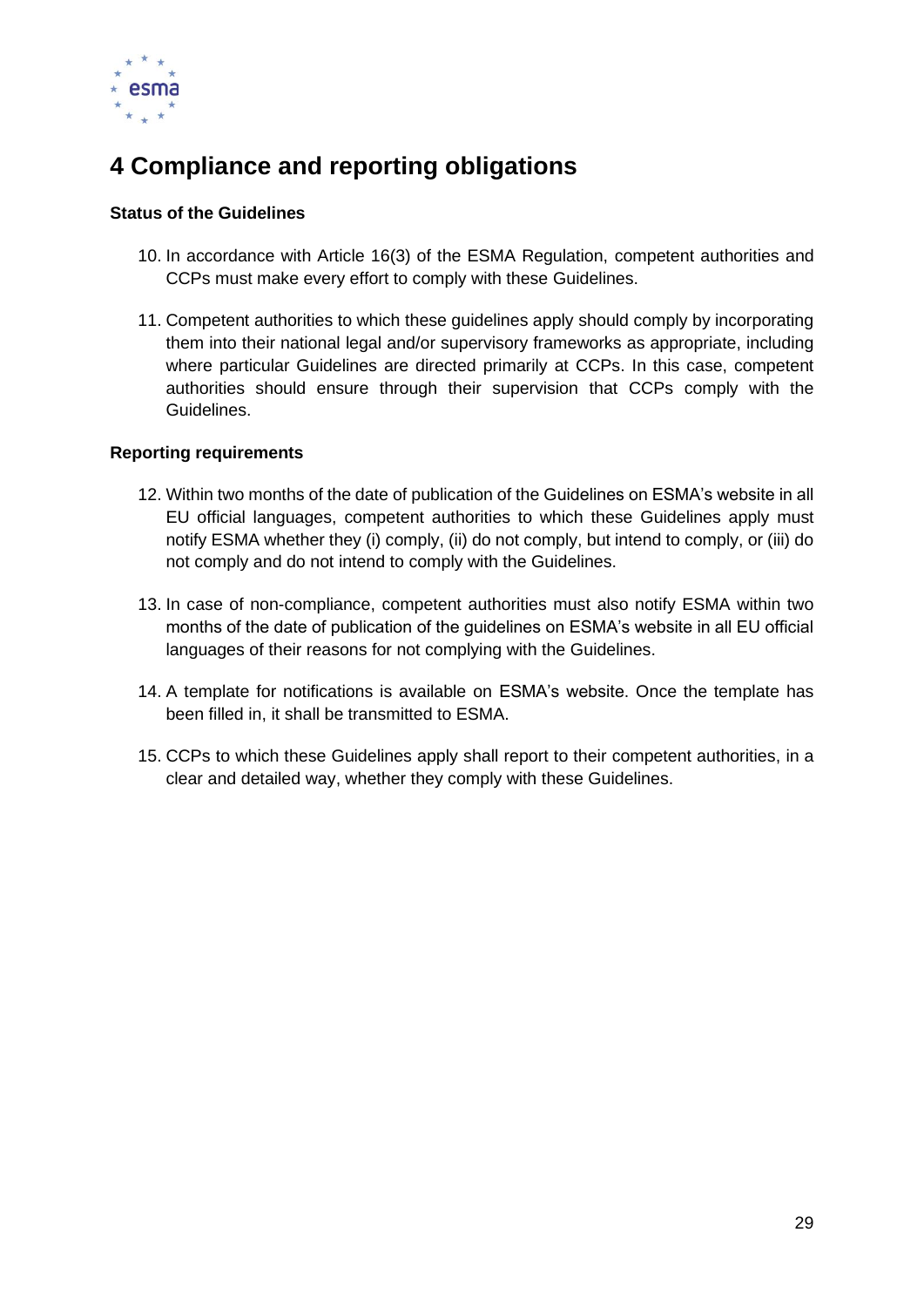

# <span id="page-30-3"></span><span id="page-30-0"></span>**5 Guidelines on CCP recovery plan indicators**

## <span id="page-30-1"></span>**5.1 Guideline 1: Non-automaticity of CCP recovery plan indicators**

16. The setting-off of a CCP recovery plan indicator should be an event requiring attention by senior management or the Board of the CCP so that they start considering and decide, on a case by case basis, whether to take action under the CCP's recovery plan, and determine which particular recovery measures may be taken, in accordance with the conditions and requirements set out in CCPRRR. The setting-off of a CCP recovery plan indicator should, therefore, not be understood as an event that generates an automatic response.

## <span id="page-30-2"></span>**5.2 Guideline 2: Categories of CCP recovery plan indicators**

17. A CCP should include in its recovery plan the following categories of indicators:

*CCP recovery plan indicators based on their position in the recovery plan and the degree of deterioration of the financial or operational situation of the CCP:*

### **Category (a) ('Indicators that provide early warning for recovery actions'):**

- These indicators signal a material probability of the need to use recovery measures such that they may warrant the initiation of the governance process necessary to activate the CCP's recovery plan (in other words, the risk level is high enough so that activating the recovery plan is plausible although still uncertain).
- These indicators should be calibrated and set at an appropriate level by the CCP so that they:
	- o reflect the CCP's characteristics and specifities with respect to its risk profile (including the level of complexity, structure, etc).;
	- o provide, when set off, sufficient time for the CCP to start the governance process, notify senior management or the Board of the CCP, perform an assessment of the situation and notify the competent authority, with an adequate degree of anticipation before applying recovery measures;
	- o signal a high enough probability of need to apply recovery measures, so that they do not overlap with early warning indicators used for BAU risk management; and
	- $\circ$  do not overlap with the category (b) indicators ('indicators that signal the move from BAU risk management to the recovery phase').

### **Category (b) ('Indicators that signal the move from Business as Usual risk management to the recovery phase'):**

• These indicators signal the change from the BAU risk management stage to the recovery phase due to the unavoidable need for the use of recovery measures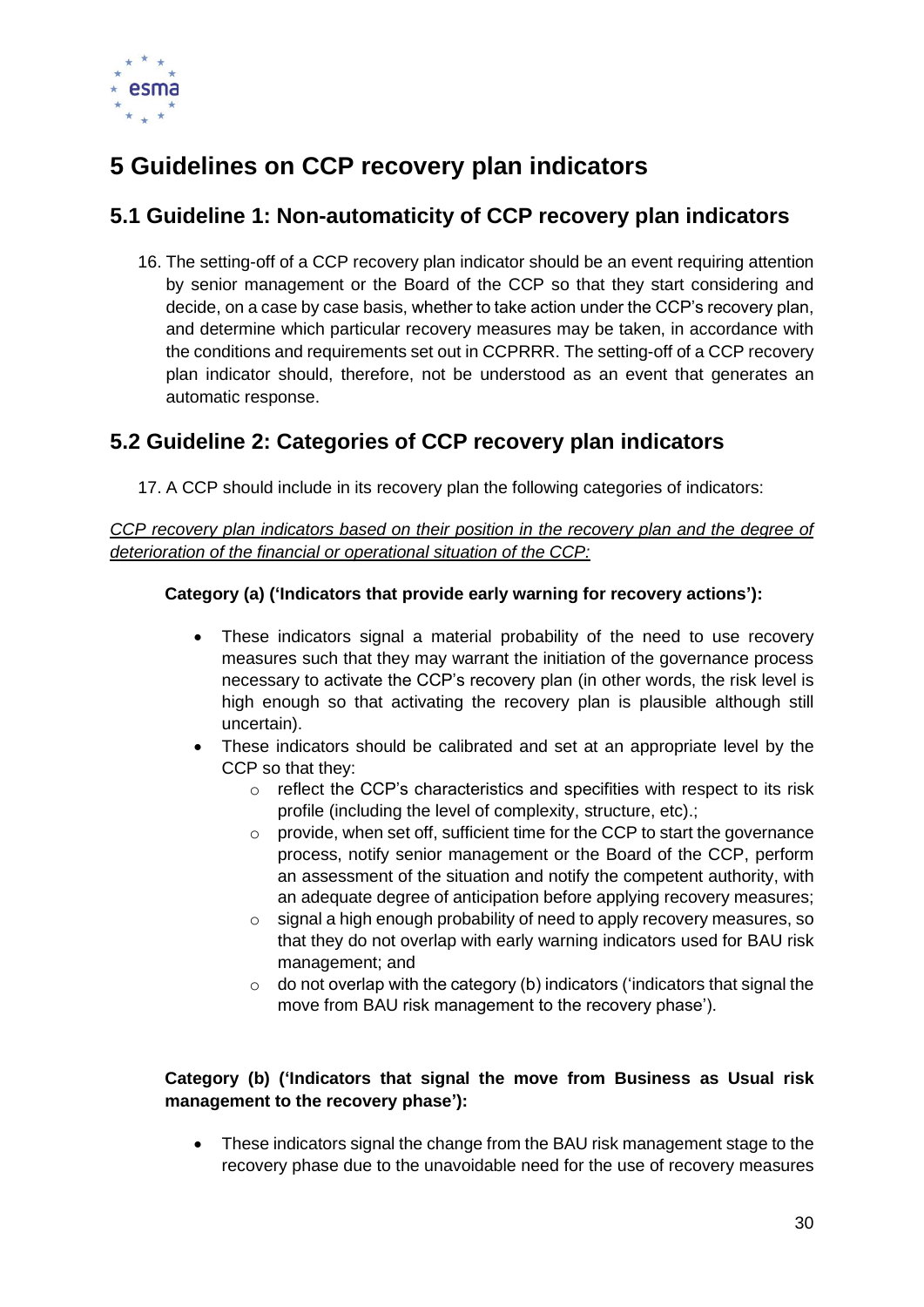

(in other words, the realised impact exceeds the BAU resources and capabilities and there is a need for recovery measures).

- These indicators should be calibrated and set at an appropriate level by the CCP so that they:
	- o reflect the CCP's characteristics and specifities with respect to its risk profile (including the level of complexity, structure, etc.);
	- $\circ$  clearly define the point in time, situation or marker that triggers the need for the use of recovery measures; and
	- $\circ$  do not overlap with the category (a) indicators ('indicators that provide early warning for recovery actions').

### *CCP recovery plan indicators linked to recovery measures:*

### **Category (c) ('Indicators that signal the usage of specific recovery measures'):**

- Where a CCP activates its recovery plan, these indicatorsprovide information on the specific circumstances or thresholds that would trigger the use of a specific recovery measure where there are multiple measures assigned to a single recovery plan scenario. In other words, a specific recovery measure is linked to the existence of specific circumstances or consequences and the indicator signals that those circumstances arise.
- These indicators should guide the decision-making process and aid the CCP with choosing the appropriate recovery measure for the situation or circumstances at hand.
- At the same time, however, as already explained in Guideline 1, the CCP retains the flexibility to use whichever measure is ultimately determined by the CCP as the most appropriate one for the given situation, in accordance with the conditions and requirements set out in CCPRRR. In other words, the CCP is not necessarily expected to use the specific recovery measure that is signalled by the indicator.

### <span id="page-31-0"></span>**5.3 Guideline 3: Creating CCP recovery plan indicators**

- 18. A CCP should link each of its recovery plan scenarios with at least:
	- a. One category (a) indicator (indicator that provides early warning for recovery actions); and
	- b. One category (b) indicator (indicator that signals the move from Business as Usual risk management to the recovery phase).
- 19. Where a CCP combines two types of scenarios into one actual scenario (consistent with the Guidelines on CCP Recovery Plan Scenarios - ESMA91-372-1701), the CCP should link such a scenario with at least two indicators from the category (a) indicators (one indicator for each type of scenario used for the combined scenario) and two indicators from the category (b) indicators (one indicator for each type of scenario used for the combined scenario).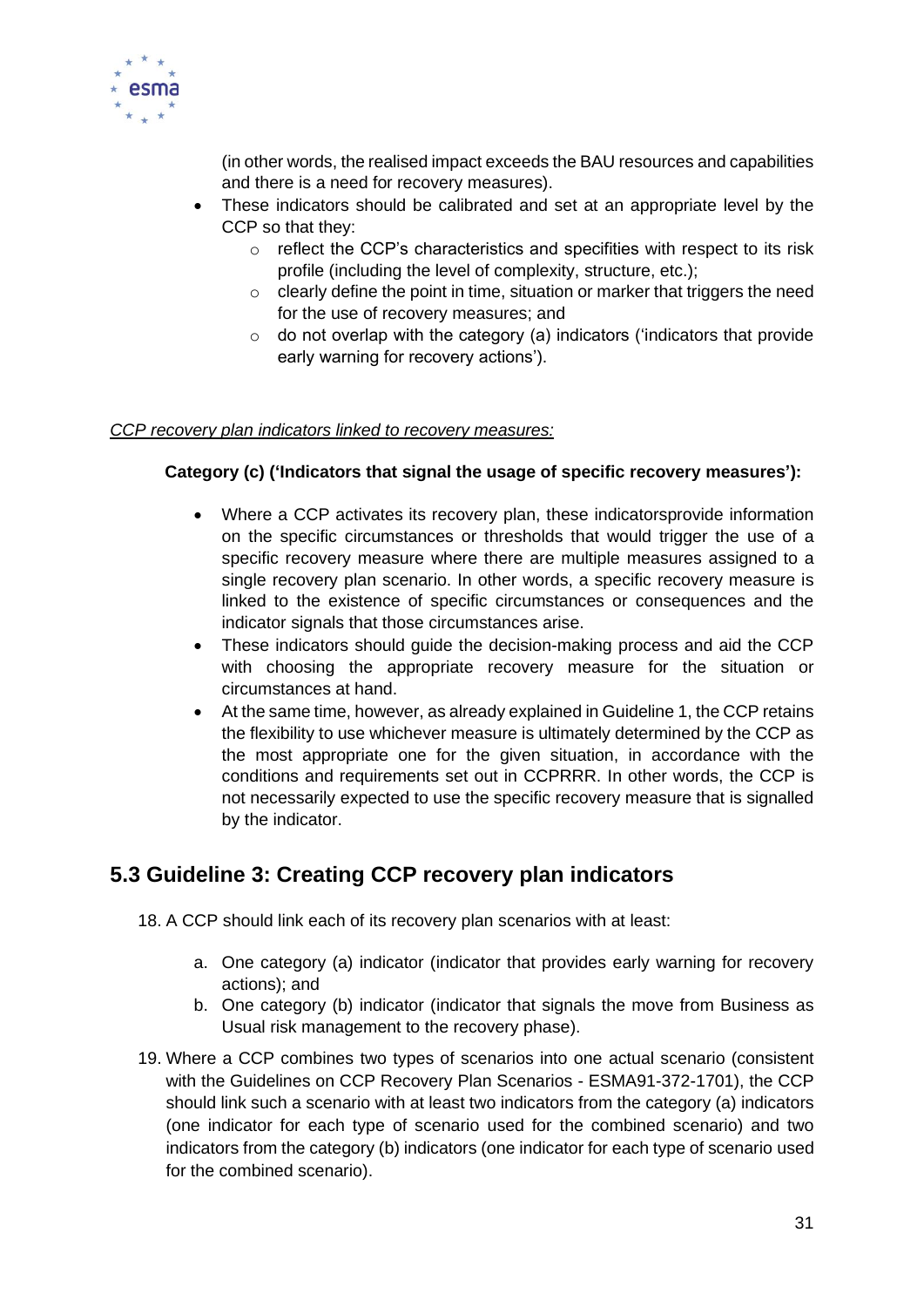

- 20. A CCP should create the category (a) and category (b) indicators for each of its recovery plan scenarios using the matrix in Table 1 in the Annex. For the avoidance of doubt, the CCP should create these indicators for every actual recovery plan scenario included in its recovery plan (i.e. the scenarios created for each of the seven types of scenarios and any additional scenarios, as well as any further scenarios designed by the CCP, pursuant to the Guidelines on CCP Recovery Plan Scenarios - ESMA91-372- 1701).
- 21. As regards the category (a) indicators, a CCP may create its own indicators for this category (i.e. indicators not specified in Table 1 in the Annex), for each of its recovery plan scenarios, if the CCP deems the indicators proposed in Table 1 in the Annex not appropriate. In such a case, the CCP should provide a justification to its competent authority.
- 22. A CCP should calibrate and quantify (e.g. by setting thresholds) the category (a) and category (b) indicators, where feasible, based on the CCP's characteristics and specifities with respect to its risk profile (including thelevel of complexity, structure, etc.), consistent with Guideline 2.
- 23. To create its category (c) indicators (indicators that signal the usage of specific recovery measures*)*, a CCP should use any of the following options:
	- Define the situation or marker that would indicate the usage of the specific recovery measure;
	- Indicate the main factors or circumstances that would be assessed and would guide the decision-making process for the usage of the recovery measures;
	- Provide a flowchart or similar tool describing the criteria and decisionmaking process for the usage of the recovery measures;
	- Indicate that the recovery plan measure forms part of an ordered sequence (e.g. the CCP may create a chart indicating the (assumed) sequence of specific recovery measures that would be used to counter each recovery plan scenario).
- 24. A CCP should provide its competent authority with an explanation of how the indicators calibrations were determined and an analysis that demonstrates that the category (a) indicators would be triggered early enough to be effective.

## <span id="page-32-0"></span>**5.4 Guideline 4: Integration of the CCP recovery plan indicators with the CCP's monitoring system**

- 25. In order to integrate the recovery plan indicators with the CCP's monitoring system, a CCP should:
	- monitor all 'relevant types and sources of risk' (as identified in the Guidelines on CCP Recovery Plan Scenarios - ESMA91-372-1701);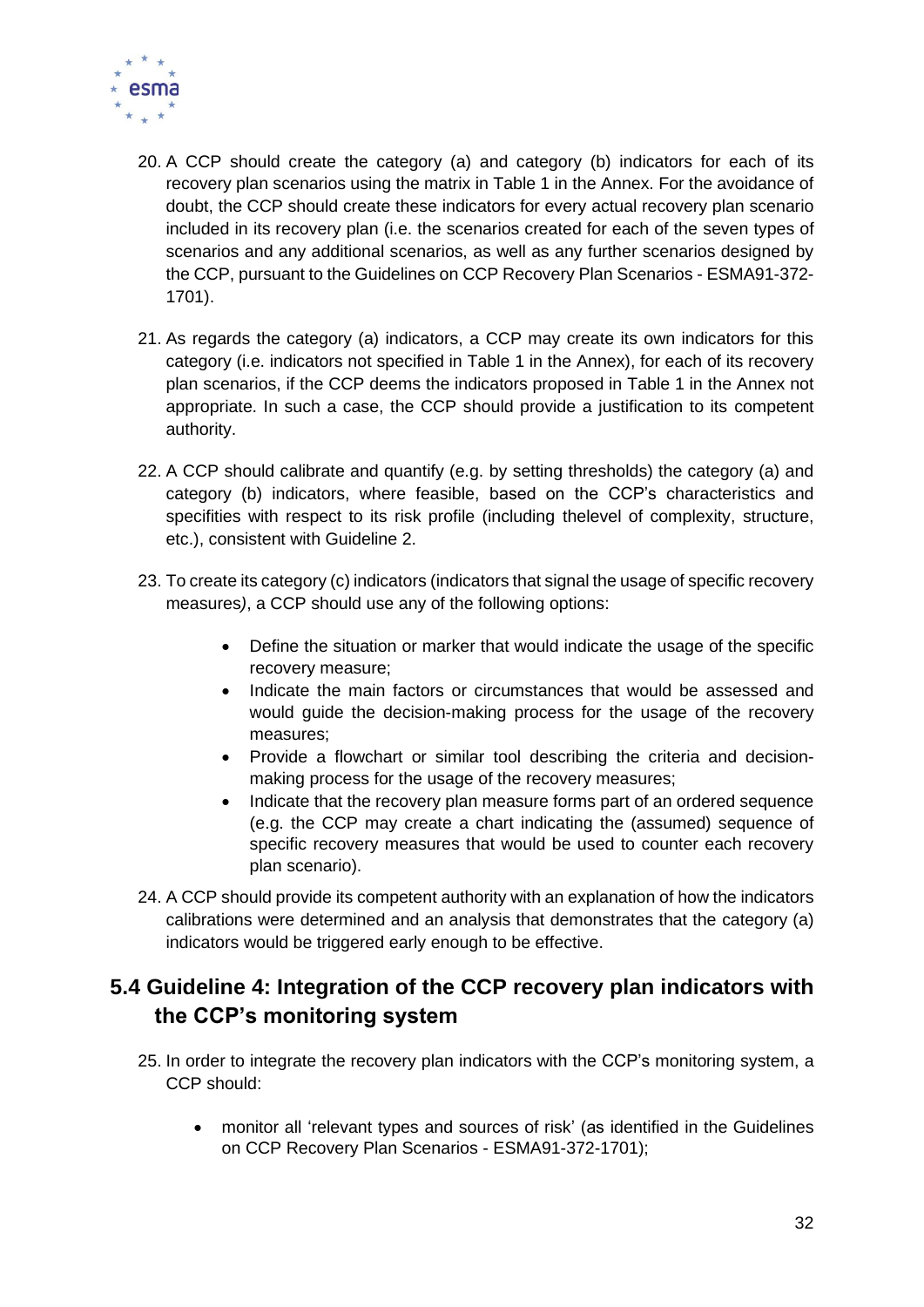

- monitor the liquidity and of the number of active market participants for the activities they clear and for the assets they hold as collateral or investments;
- monitor any trend in the number and severity of incidents at the CCP and at FMIs to which the CCPs are exposed;
- maintain and monitor a list of entities that may be sources of material risk, including:
	- o the members who are the main contributors of risk to the CCP (e.g. through the default fund);
	- o interoperable CCPs;
	- o the entities, service providers or Financial Market Infrastructures that may pose material liquidity risk in case of financial or operational distress;
	- o the members that can be a material source of simultaneous default and non-default losses.

### <span id="page-33-0"></span>**5.5 Guideline 5: Maintenance of CCP recovery plan indicators**

26. A CCP should review and where necessary update its recovery plan indicators, following Guidelines  $1 - 4$ , every time the CCP reviews its recovery plan in accordance with Article 9(9) of CCPRRR.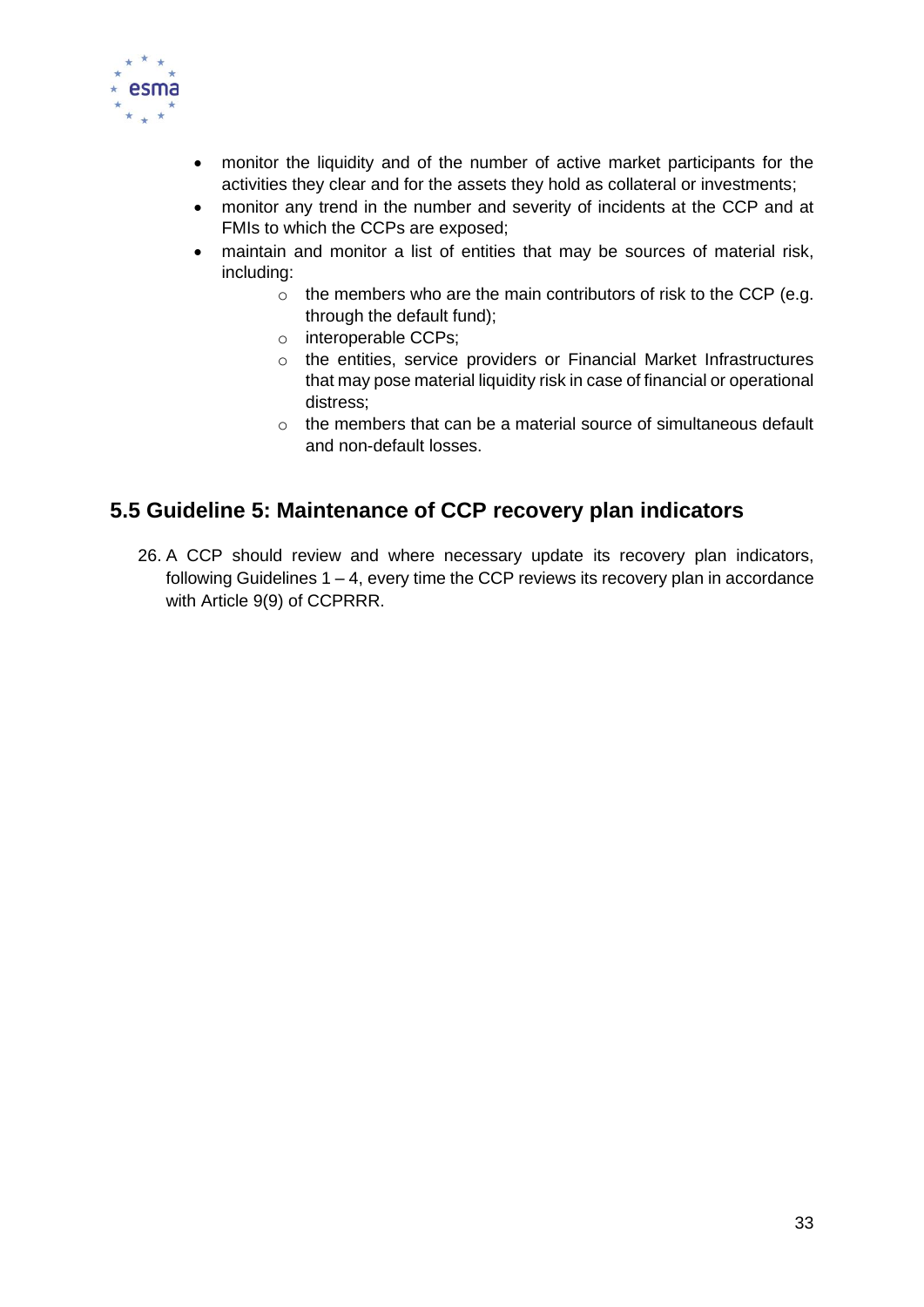

# <span id="page-34-0"></span>**6 Annexes**

### *Table 1: Matrix for creating recovery plan indicators*

| <b>Types of Recovery</b><br><b>Plan Scenarios</b>                                                                                                                                                         | <b>Category (a) indicators ('Indicators</b><br>that provide early warnings for<br>recovery actions')                                                                                                                                                                      | Category (b) indicators ('Indicators<br>that signal the move from Business<br>as Usual risk management to the<br>recovery phase')                           |
|-----------------------------------------------------------------------------------------------------------------------------------------------------------------------------------------------------------|---------------------------------------------------------------------------------------------------------------------------------------------------------------------------------------------------------------------------------------------------------------------------|-------------------------------------------------------------------------------------------------------------------------------------------------------------|
| <b>Default</b><br>1a.<br>event<br>causing financial losses<br>that propagate through<br>CCP's<br>default<br>the<br>waterfall with return to a<br>matched book through<br>voluntary, market-based<br>tools | Default of one or more members<br>whose combined effect could<br>significant<br>consume<br>a<br>percentage of the CCP's default<br>fund.                                                                                                                                  | Realised or forecasted default<br>loss that would consume all<br>default<br>fund<br>prefunded<br>resources.                                                 |
|                                                                                                                                                                                                           | Start of default management<br>٠<br>process with portfolio(s) that<br>have mark to market losses<br>exceeding [defaulting member(s)<br>margins $+$ Skin in the game $+$ a<br>significant amount of the total<br>default fund size].                                       |                                                                                                                                                             |
|                                                                                                                                                                                                           | High probability of default of one<br>members<br>whose<br>more<br>or<br>combined effect could consume<br>a significant percentage of the<br>CCP's<br>default<br>fund<br>The<br>probability of default would be<br>signaled<br>market-based<br>by<br>indicators.           |                                                                                                                                                             |
| 1b. Interoperable CCP<br>default event causing<br>financial<br><b>losses</b><br>that<br>propagate through the<br><b>CCP's default waterfall</b>                                                           | Interoperable CCP default under<br>$\bullet$<br>stressed market conditions when<br>this type of entity represents one<br>of the largest exposures of the<br>CCP.<br>High<br>probability<br>οf<br>an<br>interoperable CCP default under<br>stressed market conditions when | Realised or forecasted default<br>loss that would consume all<br>relevant prefunded resources<br>available to cover the default of<br>an interoperable CCP. |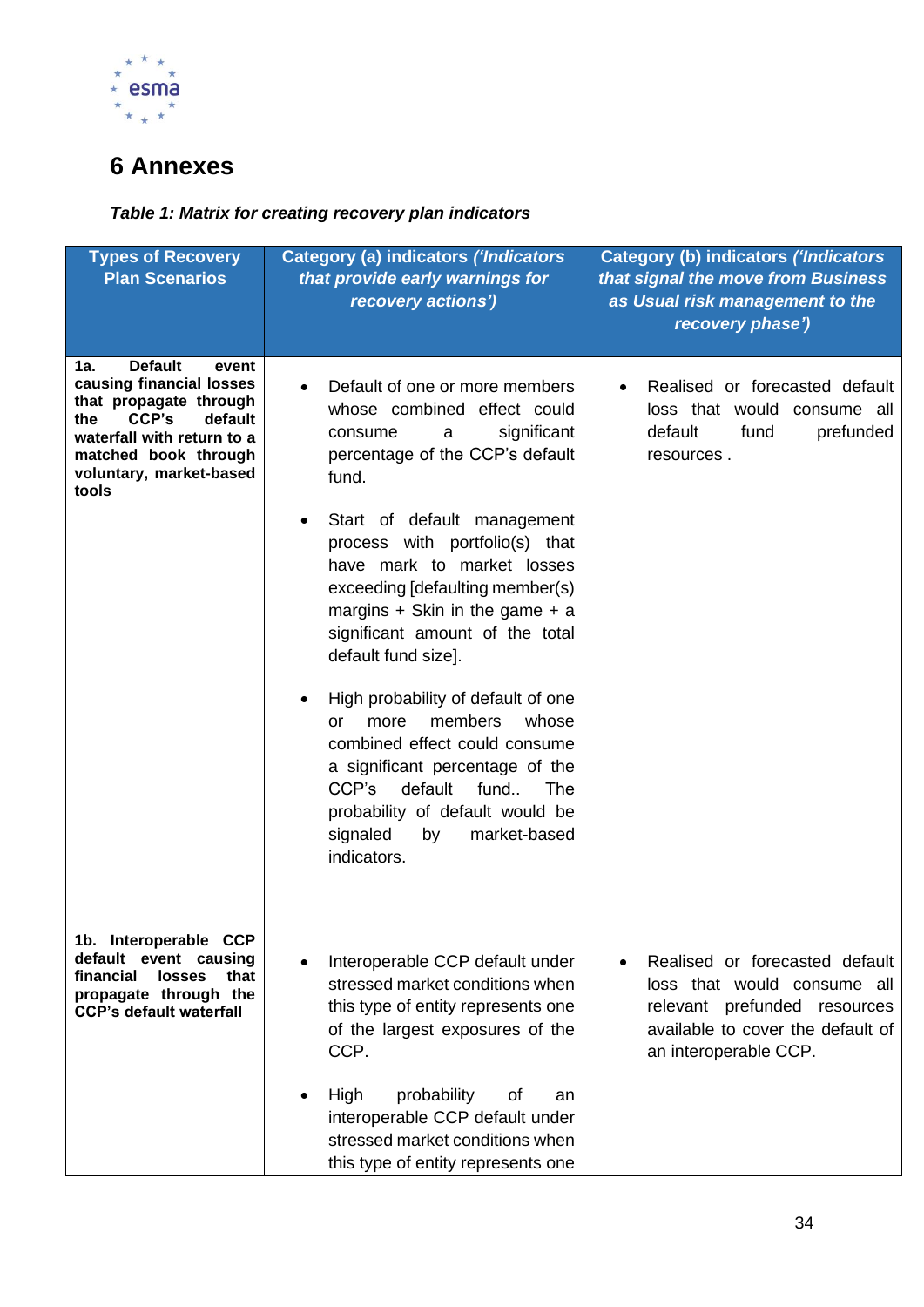

| <b>Types of Recovery</b><br><b>Plan Scenarios</b>                                                                                                                                                                                                                                | <b>Category (a) indicators ('Indicators</b><br>that provide early warnings for<br>recovery actions')                                                                                                                                                                                                                                                                                                          | <b>Category (b) indicators ('Indicators</b><br>that signal the move from Business<br>as Usual risk management to the<br>recovery phase')                                                                                                                                                                                                                |
|----------------------------------------------------------------------------------------------------------------------------------------------------------------------------------------------------------------------------------------------------------------------------------|---------------------------------------------------------------------------------------------------------------------------------------------------------------------------------------------------------------------------------------------------------------------------------------------------------------------------------------------------------------------------------------------------------------|---------------------------------------------------------------------------------------------------------------------------------------------------------------------------------------------------------------------------------------------------------------------------------------------------------------------------------------------------------|
|                                                                                                                                                                                                                                                                                  | of the largest exposures of the<br>CCP.<br>Combined default of a member<br>interoperable<br><b>CCP</b><br>and<br>an<br>whose combined effect would<br>represent a significant challenge<br>to the CCP's funding.<br>High probability of combined<br>default of a member and an<br><b>CCP</b><br>interoperable<br>whose<br>combined effect would represent<br>a significant challenge to the<br>CCP's funding. |                                                                                                                                                                                                                                                                                                                                                         |
| 2. Default event causing<br>financial losses with a<br>default<br>management<br>that<br>process<br>necessitates the use of<br>mandatory, rules-based<br>arrangements (as set<br>CCP's<br>in.<br>the<br>out<br>recovery plan) in order<br>re-establish<br>to<br>а<br>matched book | Early identification of potential<br>inability<br>successfully re-<br>to<br>matched<br>establish<br>a<br>book<br>through voluntary, market-based<br>tools due to auctioned portfolio<br>market<br>characterisctics,<br>conditions or operational factors.                                                                                                                                                     | CCP is unable to re-establish a<br>matched book without recovery<br>measures.                                                                                                                                                                                                                                                                           |
| Non-default<br>3.<br>event<br>preventing the CCP from<br>performing its critical<br>functions                                                                                                                                                                                    | Business continuity event or<br>of<br>operational<br>accumulation<br>incidents or deterorating trend in<br>the performance of either the<br>CCP's systems or of services<br>from a third party providing<br>critical services to the CCP, or<br>perception of an increased cyber<br>threat.                                                                                                                   | A third party providing critical<br>services to the CCP is unable or<br>unwilling to provide its service.<br>Inability to continue operating the<br>CCP's system regardless of the<br>origin of the incident.<br>provisions<br>New<br>legal<br>(e.g.<br>legislation or court ruling) affect<br>the CCP's capacity to perform its<br>critical functions. |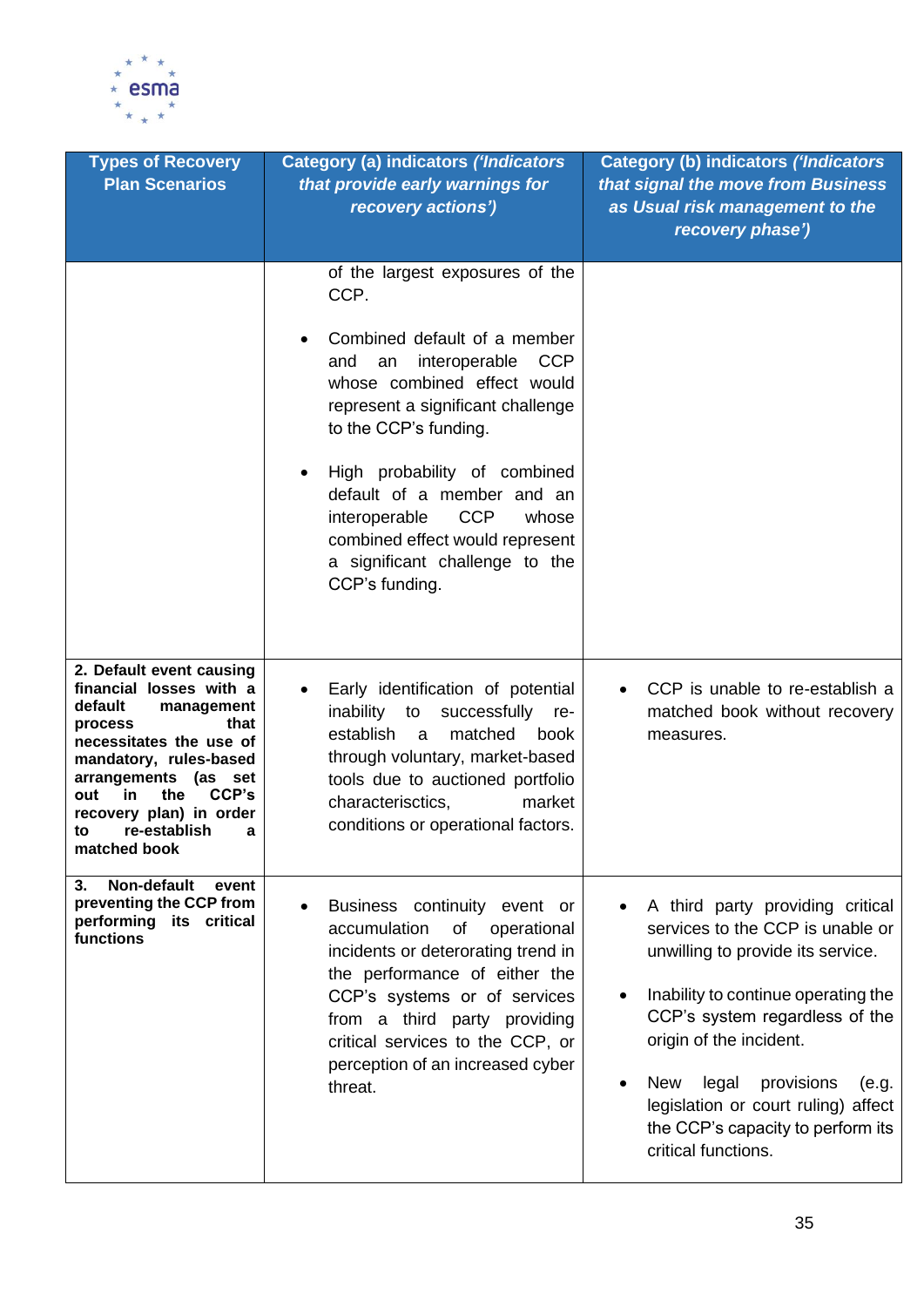

| <b>Types of Recovery</b><br><b>Plan Scenarios</b>      | <b>Category (a) indicators ('Indicators</b><br>that provide early warnings for<br>recovery actions')                                           | Category (b) indicators ('Indicators<br>that signal the move from Business<br>as Usual risk management to the<br>recovery phase')          |
|--------------------------------------------------------|------------------------------------------------------------------------------------------------------------------------------------------------|--------------------------------------------------------------------------------------------------------------------------------------------|
|                                                        | CCP becomes aware of the likely<br>$\bullet$<br>withdrawal<br>of some<br>related<br>services.<br>Likely changes in the legal                   |                                                                                                                                            |
|                                                        | framework which would lead to<br>material hinderance in the CCP's<br>service provision.                                                        |                                                                                                                                            |
| Non-default<br>4.<br>event<br>causing financial losses | Failure of a third-party entity with<br>$\bullet$<br>potential to create a material<br>direct or indirect financial loss.                      | Realised or forecasted loss that<br>relevant<br>would<br>all<br>consume<br>capital resources.                                              |
|                                                        | High probability of failure of a<br>third-party entity with potential to<br>direct or<br>create<br>material<br>a a<br>indirect financial loss. |                                                                                                                                            |
|                                                        | Legal risk with high probability of<br>materialising and potential to<br>create a material<br>impact to<br>CCP's resources.                    |                                                                                                                                            |
|                                                        | Fraud, cyber-attack<br>Οľ<br>operational event with potential<br>to create severe financial loss.                                              |                                                                                                                                            |
| 5. Default event causing                               | Investment losses with potential<br>to create severe financial impact.                                                                         |                                                                                                                                            |
| a liquidity shortfall                                  | Failure of one or more members<br>whose combined effect would<br>represent a significant challenge<br>to the CCP's liquidity position.         | Realised or forecasted liquidity<br>shortfall that would exhaust all<br><b>BAU liquidity generation capacity</b><br>as defined by the CCP. |
|                                                        | High probability of failure of one<br>members<br>whose<br>more<br>or                                                                           |                                                                                                                                            |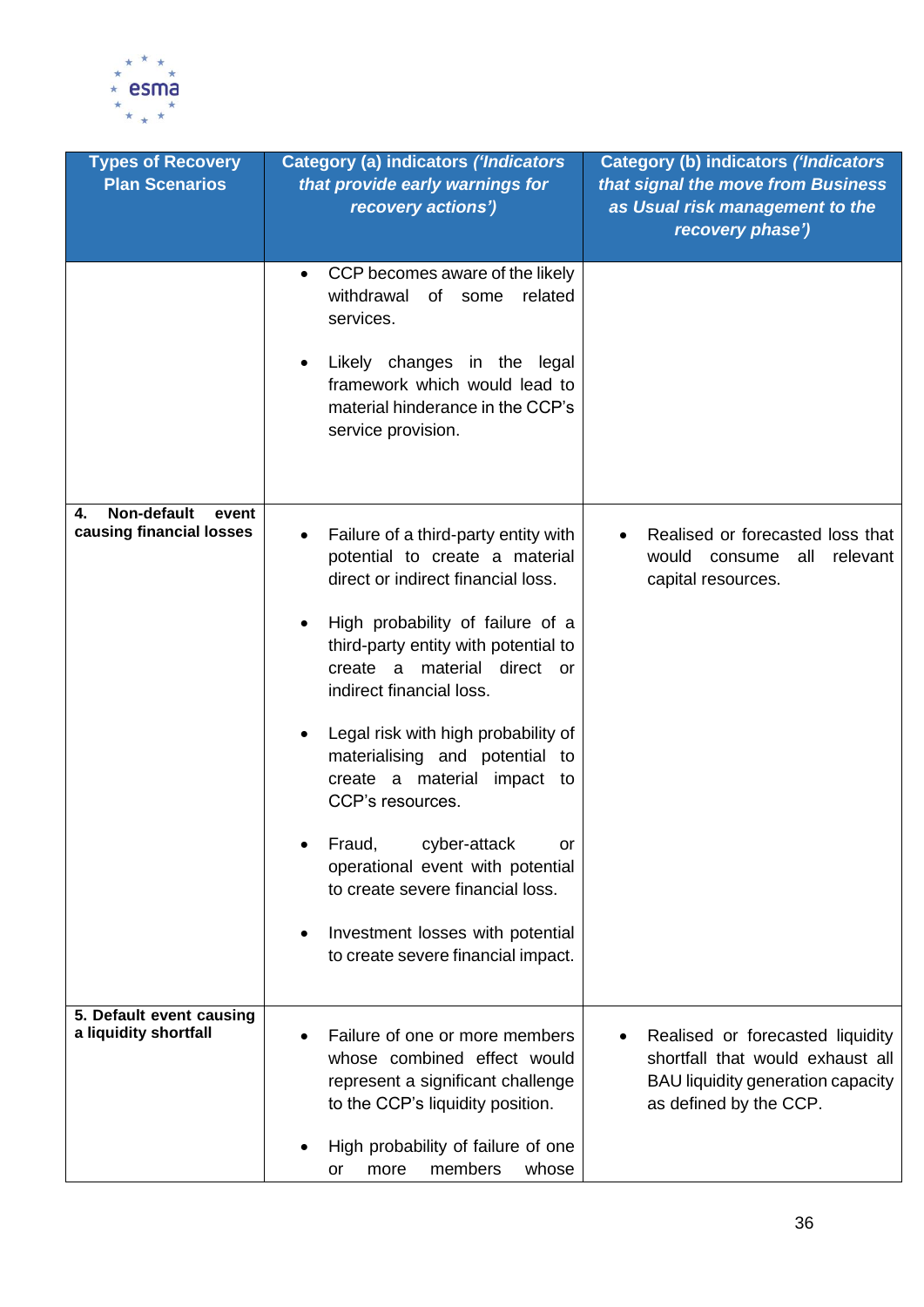

| <b>Types of Recovery</b><br><b>Plan Scenarios</b>                              | <b>Category (a) indicators ('Indicators</b><br>that provide early warnings for<br>recovery actions')                                                                                                                                                                                                                                                                                                                                                                                                                                                                                        | <b>Category (b) indicators ('Indicators</b><br>that signal the move from Business<br>as Usual risk management to the<br>recovery phase')                |
|--------------------------------------------------------------------------------|---------------------------------------------------------------------------------------------------------------------------------------------------------------------------------------------------------------------------------------------------------------------------------------------------------------------------------------------------------------------------------------------------------------------------------------------------------------------------------------------------------------------------------------------------------------------------------------------|---------------------------------------------------------------------------------------------------------------------------------------------------------|
|                                                                                | combined effect would represent<br>a significant challenge to the<br>CCP's liquidity position. The<br>probability of default would be<br>signaled<br>market-based<br>by<br>indicators.<br>Degradation of internal liquidity<br>indicators signaling a liquidity<br>position below the minimum<br>threshold as defined by the CCP.                                                                                                                                                                                                                                                           |                                                                                                                                                         |
| Non-default<br>event<br>6.<br>liquidity<br>causing<br>а<br>shortfall           | Degradation of internal liquidity<br>indicators signaling a liquidity<br>position below the minimum<br>threshold as defined by the CCP.<br>Loss/removal<br>of a<br>liquidity<br>(contract<br>service<br>ending,<br>counterparty rejecting the CCP,<br>counterparty exiting the market<br>for this service, etc.) that is<br>material to the CCP's liquidity<br>position.<br>Operational or financial failure of<br>a third-party entity, Financial<br>Market Infrastructure or service<br>provider that has the potential to<br>cause a material impact to the<br>CCP's liquidity position. | Realised or forecasted liquidity<br>$\bullet$<br>shortfall that would exhaust all<br><b>BAU liquidity generation capacity</b><br>as defined by the CCP. |
| Event(s)<br>7.<br>causing<br>default<br>simultaneous<br>and non-default losses | Failure of an entity that has been<br>identified as a potential source of                                                                                                                                                                                                                                                                                                                                                                                                                                                                                                                   | Failure of one or more entities<br>whose combined effect creates<br>both default and non-default<br>losses triggering any of the                        |